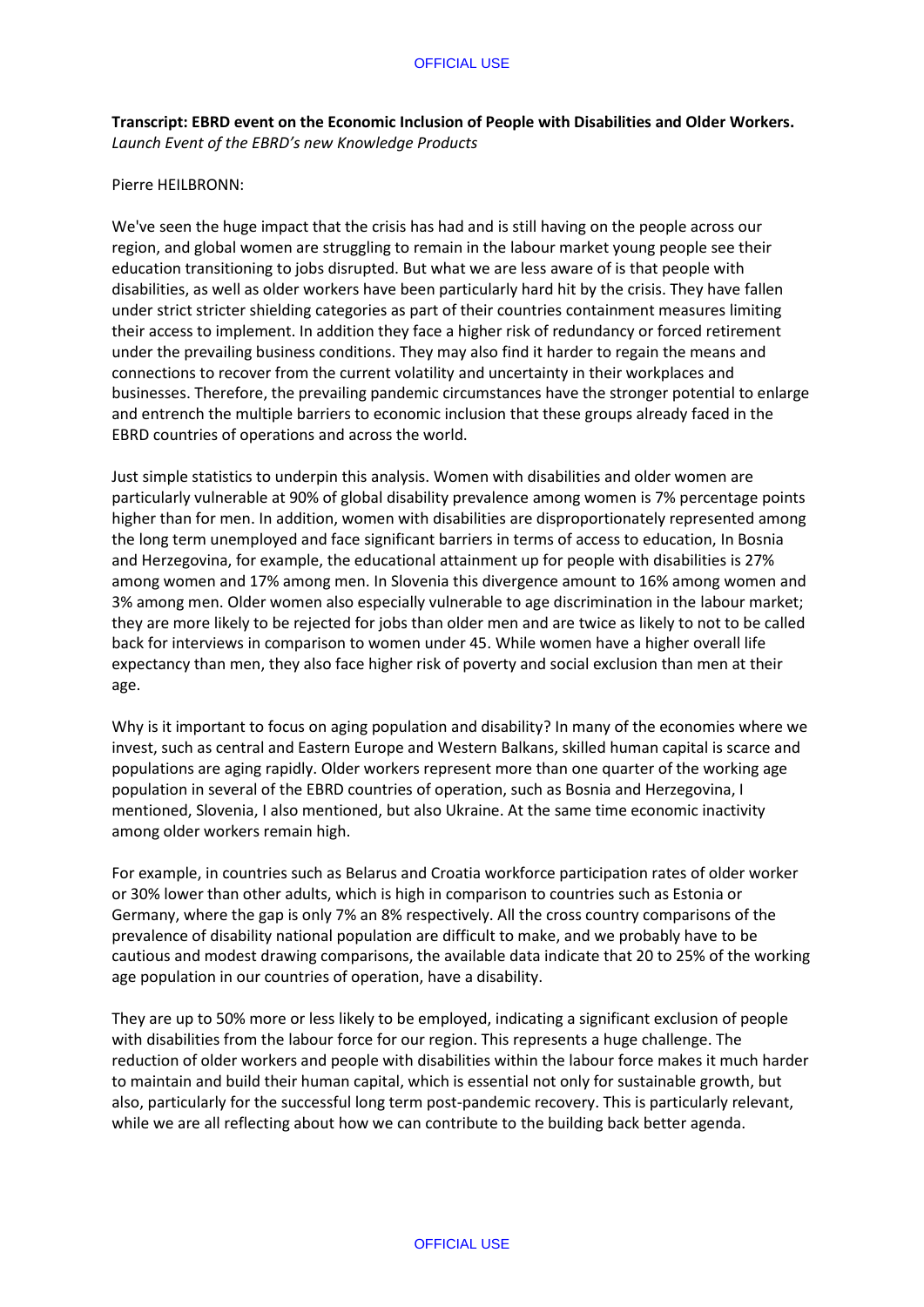So what can be done? At the EBRD we firmly believe (that will not come as a surprise for most of you) that the private sector has an important role to play and we work in partnership with our clients to build that awareness and ability to do so. So, two things awareness and ability. And there is a very strong business case for companies to advance the economic inclusion of people with disabilities and older workers: effective retention and rehabilitation policies and programs have shown to reduce volatility around skills and institutional know-how. Lower staff turnover and reduce human resourcing costs, removing barriers and promoting usability of products and services, for example by adopting universal design principles in the construction of the buildings, widens the possible pool of customers.

Let me give you one example of how we work with our clients. In 2019, we signed our first project targeting people with disabilities, with MAF Almaza, a retail and entertainment centre in Cairo. As part of the project MAF is developing a dedicated on-site training facility that will deliver new learning in recruitment opportunities to young women and men, but also include the specific focus on targeting job seekers with disabilities. In addition MAF will work with its tenants (retailers) to help them start employing people with disabilities as well. This will be done through awareness raising in tailored capacity building in line with best international practices. This is one of an increasing number of projects, where we work with our clients this way.

If there is one thing that I would like you to take away from today's event is that the economic inclusion of every person, regardless of their gender, age and health, is not only a moral imperative it makes economic sense. With this, I look forward to the presentation and discussion today, and I now hand it over to Barbara or Biljana, who are working in the in the team we have in the bank which focuses on gender and economic inclusion to introduce our speakers. Thank you very much and very much looking forward to the discussion, thank you.

### **Barbara Rambousek:**

Thank you very much Pierre for this introductory remarks and for highlighting the importance of this agenda for EBRD but also for our countries of operations.

I will hand over to Ergon Associates who will present the results of the report that we are launching today. I would provide like to provide you with a little bit of background as to the purpose of these reports and how they have actually come about.

When we first started to look at working with them on economic inclusion, in particular, with people with disabilities and also aging populations, what we found was that there is a huge lack of data available and Pierre has partly hinted to that already. And that is not only the case at the national level, but particularly we want to have comparable data across different countries to describe the specific barriers that both of these groups face in relation to accessing their economic opportunities. And that was even before the COVID crisis hit when we decided to actually look more comprehensively and more specifically into those areas, to try to understand what data there actually is, and how we can build on that data for our purpose to develop an operational approach. So this is how we came to designing this particular project and to also engaging with our consultants. The result is a set of knowledge products that we are presenting today, which the purpose of those is to highlight clear entry points for the big to support people with disabilities and particularly older workers, both in relation to our investments, but also in relation to policy engagements that we have.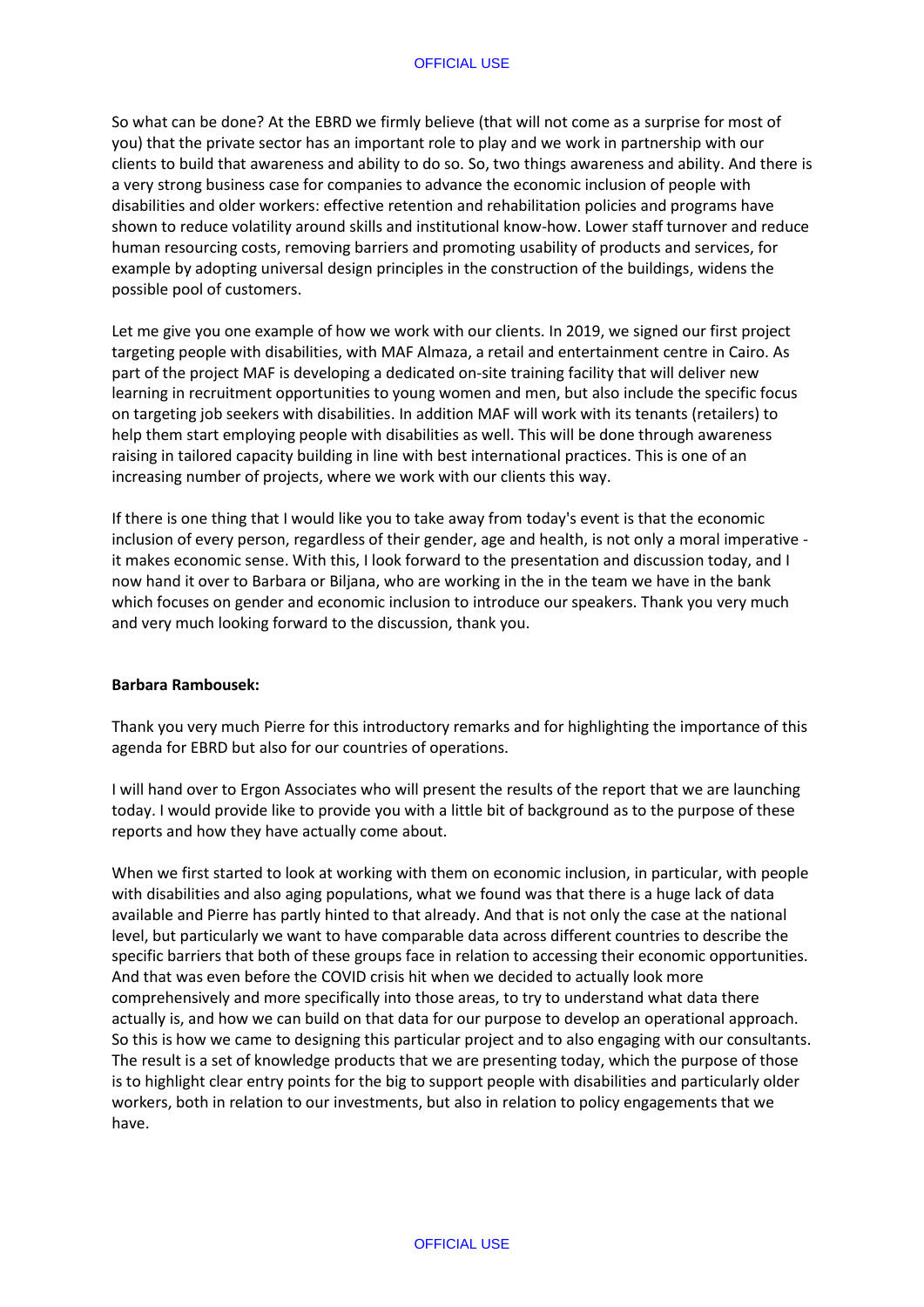So what are these knowledge products? There are three. They are dedicated reports that specifically focus on the challenges people face with disabilities and also older workers. There is then a statistical report that looks at the data particularly across different countries that we can rely on and that can help us in our analysis, and then there are 10 country briefs that summarize more comprehensive country profiles and that we can actually share. All these knowledge products are available now on the website and will also be publicly available for others to tap into. But if we come back to today's launch, I very much look forward to the presentations that we will very soon see and then, of course, also to the panel of experts that will be moderated by Biljana, to further understand the big challenges that people with disabilities and also aging populations face, the business case and then importantly, what can be done about that what the best solutions are to address this particular challenge. So with that, without further ado, I would like to hand over to our speakers from Ergon who will present the key findings of the report, that's Kirsten, Sam and Jans. And I very much look forward to also the discussion that will follow from that.

If you do have any questions, let me just reiterate again, please put those questions into the Q&A function, I will have a look at those and then we will come back to those after the initial presentation. Okay over to you.

#### **Kirsten Newitt**

Thanks very much Barbara. I think we have a presentation that will shortly be loaded but I will make a start before then.

So we're very pleased to be invited to speak to you today about our recent research work for the EBRD gender and inclusion team on strengthening economic inclusion for people with disabilities and older workers.

So, my name is Kirsten Newitt I'm the associate director at Ergon associates and we're a consultancy that specializes in employment, gender, human rights and economic inclusion issues. And we work regularly with EBRD on a range of topics. Sam, Jans and I were responsible for developing this project so we're going to jointly present today.

Before I sort of get started before we get started on the presentation, I just wanted to build on some of Pierre's earlier observations about why this is such an important topic and really deserves increased attention.

So, starting with people with disabilities, the World Health Organization estimates that globally over a billion people, or 15% of the world's total population, live with some form of disability. And this is expected to increase over time as well, so the number of people living with a disability is expected to double by 2050. And this is due in part to, population aging but also increases in chronic health conditions. And while we know that people with disabilities can and do make significant contributions to national economies and societies, unfortunately, in many contexts, there are still considerable gaps in social and economic inclusion. In many EBRD countries of operation, we know that people with disabilities and their families remain disadvantaged in terms of educational and labour market and employment outcomes and struggle to gain access to the services they need to ensure their full economic and social participation.

So, as for older workers, there has been a rising share of older workers in the global working age population and in the labour force. I should say when we're talking about older workers in the context of this project, we're using the definition that EBRD uses, which is workers over 50 years of age. So older workers represent a significant share of human capital in many big countries of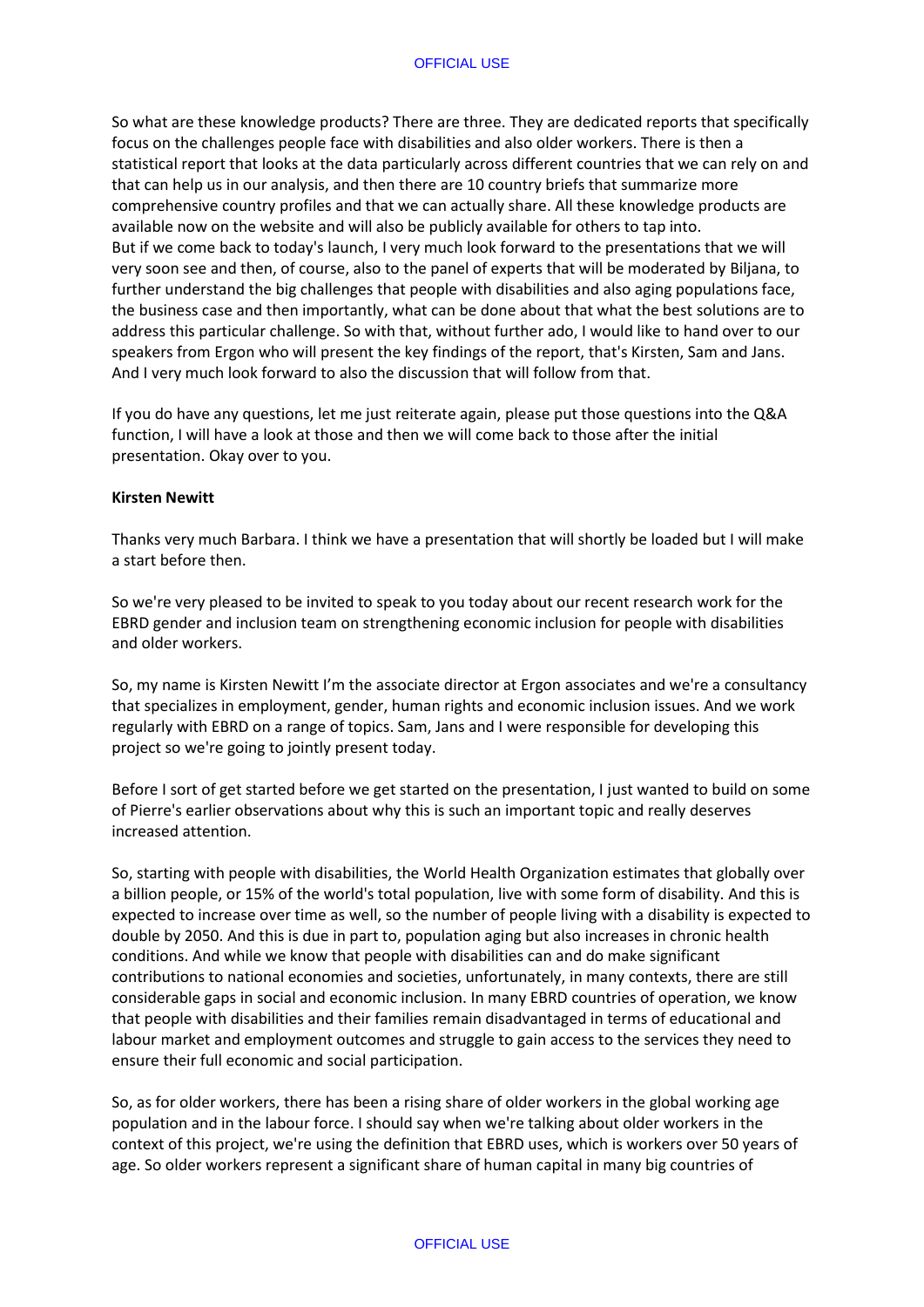operation as Pierre mentioned. So, accounting for more than a quarter of workers in some countries, and this pattern is expected to intensify. However, although older workers economic participation is projected to continue to rise in the medium and longer term, labour markets in many countries remains segmented and are often unfavourable to older workers.

I also just wanted to note, as we present our overarching findings today about these two groups, people with disabilities and older workers, it is always important to note that that both groups are very diverse and can face greater or lesser barriers to economic inclusion depending on a range of other factors such as, type of disability, level of education and skills, geographic location, just to name a few. Unfortunately we don't have time to go into all of those nuances today but it's really important to keep it in mind.

So our presentation today is linked closely to the resources that we developed in conjunction within EBRD. The idea was to provide a rapid and preliminary review of existing evidence across a wide range of areas, with a focus on access to employment, access to finance and access to services. So in terms of the structure of the presentation, Sam is going to talk you through a snapshot of the current situation concerning the economic participation of people with disabilities and older workers, and this is very much sort of anchored in the statistical analysis that we did, and Jans is going to talk to you about key barriers and challenges. Then finally we're going to talk through some of the potential responses; so Sam I will hand it over to you.

### **Sam Kelly**

Well, thanks, very much and good afternoon to everyone.

So, as has already been mentioned, one of the principal tasks and principal outputs for this project was the compilation of statistical indicators on the economic participation of people with disabilities and older workers across the countries in which EBRD invest. With the aim of providing a basic statistical snapshot, if you like, of the current inclusion challenges and gaps in economic participation. So gaps means, a notable disparity in a particular economic or labour market outcome for people with disabilities or older workers, compared to the rest of the population. Now there's a full report, with all the indicators that we compiled among the published materials, but for today, I think the idea is just to highlight a couple of general trends and then give a couple of examples.

(Next slide) So, starting with disability; these figures, you can see, on the screen, these are average participation gaps, so expressed as a percentage point difference, between people with disabilities and the rest of the working age population in relation to a few important employment and skills indicators; so EBRD countries on the left and a sub-sample of a few OECD countries on the right for comparison purposes.

Now, of course, averages obscure some important country level differences, but in this case, they do also highlight a relatively clear negative trend in participation gaps. So people with disabilities are consistently less likely to be economically active by almost 37 percentage points as an average across EBRD countries, in the top left of the slide, and even those who are in the labour force are more likely to be affected by unemployment. In terms of educational attainment, used here as a proxy indicator for skills, outcomes for people with disabilities are consistently inferior to the rest of the population (around 11 to 12 percentage points at both secondary and tertiary levels in EBRD countries). Now, in most cases, averages for the OECD countries are a broadly comparable, I mean a bit better, for example in terms of getting people with disabilities into the labour force. Notably, better in terms of secondary educational attainment, but some important gap still persist.

(Next slide) So again, similarly just looking at the situation for older workers. A similar trend of these negative inclusion gaps again, particularly in relation to labour force participation, so almost 20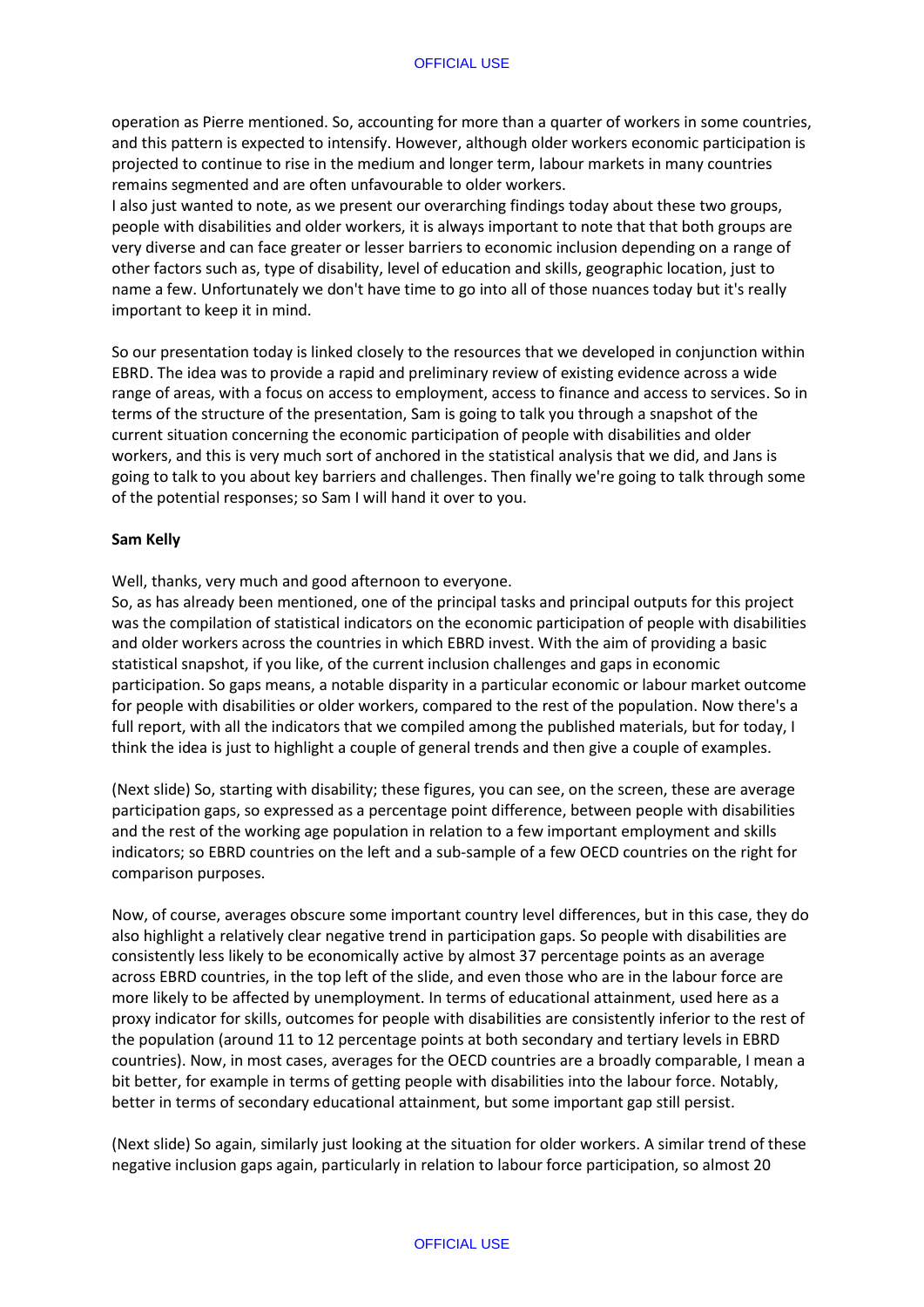#### OFFICIAL USE

percentage points lower than the rate for other adult workers in EBRD countries, and somewhat lower in terms of historic educational attainment suggesting perhaps some potential skills-related barriers to employment, for example, in the context of later career changes. And now there's a bit more data available for older workers compared to with disabilities, and so we were also able to able to look at some or to highlight some other gaps in terms of different aspects of economic inclusion. So, for example on the top right survey data suggests that older workers are somewhat less likely to consider entrepreneurship as a viable career option. And in this case, the relatively small average gap does hide some quite significant gaps in particular countries. Older workers are also much more likely to lack regular access to Internet (the bottom left figure there), an access gap that that has quite significant knock on effects in terms of accessing other services, including financial services, as well as employment opportunities. OECD comparisons typically show a similar negative trend, although local gaps are quite a bit smaller, in some cases, at least on average.

(Next slide) Please don't worry I'm not going to subject you to 45 minutes of graphs now, but this is just to give you a quick example of the country level data behind these averages. So again, this is for labour force participation, and as we saw people with disabilities are notably more likely to be outside the labour force compared to the rest of the population. And this trend is pretty consistent across all of the countries in our sample and between around 20 and as high as 50 percentage point gaps. Perhaps slightly smaller gaps in some Western European OECD countries (so on the far left), the largest gaps, perhaps in some EBRD countries in Eastern European the Baltic States, but overall, these gaps are quite significant in all of these countries.

Now, overall, this participation gap, at least, based on the data that we had does not vary consistently between men and women, and so, those are the two lines that you see going across the graph. But do bear in mind that these gaps represent the difference between, for example, women with disabilities and women without a disability so it's not compared against the rates for men, so it should be read in the context of fundamental and persisting gender disparities in terms of labour force participation overall. And in fact there is there is some indication in the data that the disability may exacerbate and not just replicate gender based disparities in some cases.

(Next slide) And the same graph again for older workers and again this is really just to emphasize how the country level data underlines the overarching negative trend we saw reflected in the average figures. So older workers consistently more likely to fall outside the labour force compared to other adult workers across almost all countries, and typically by quite substantial amounts, I think over more than 10 percentage points in all but seven or eight of the countries that we looked at.

(Next slide) So my final slide which essentially serves the purpose of undermining everything that I've just said measurement is, of course, essential for informing and guiding policymakers and tracking the impact of public and private sector interventions. But inconsistencies in the way that data are collected and the definitions that are applied across different countries, represents a really significant challenge for reliable measurement; and this is especially evident in the case of disability statistics. As this graph here on the prevalence of disability in national populations highlights. And as you can see from some of these red box examples here, depending on the source, you use the estimates can be extremely different, and so, for example, people with disabilities either represent 5% of Morocco's population or 33%. Kazakhstan, Hungary also show some big differences between different data sources, but these are by no means the only cases.

So really this serves not only to caution anyone looking to draw clear inferences from this sort of statistical data, and especially any efforts to make comparisons across countries. But it also serves to underline the need for more consistent and regular data collection that can really provide the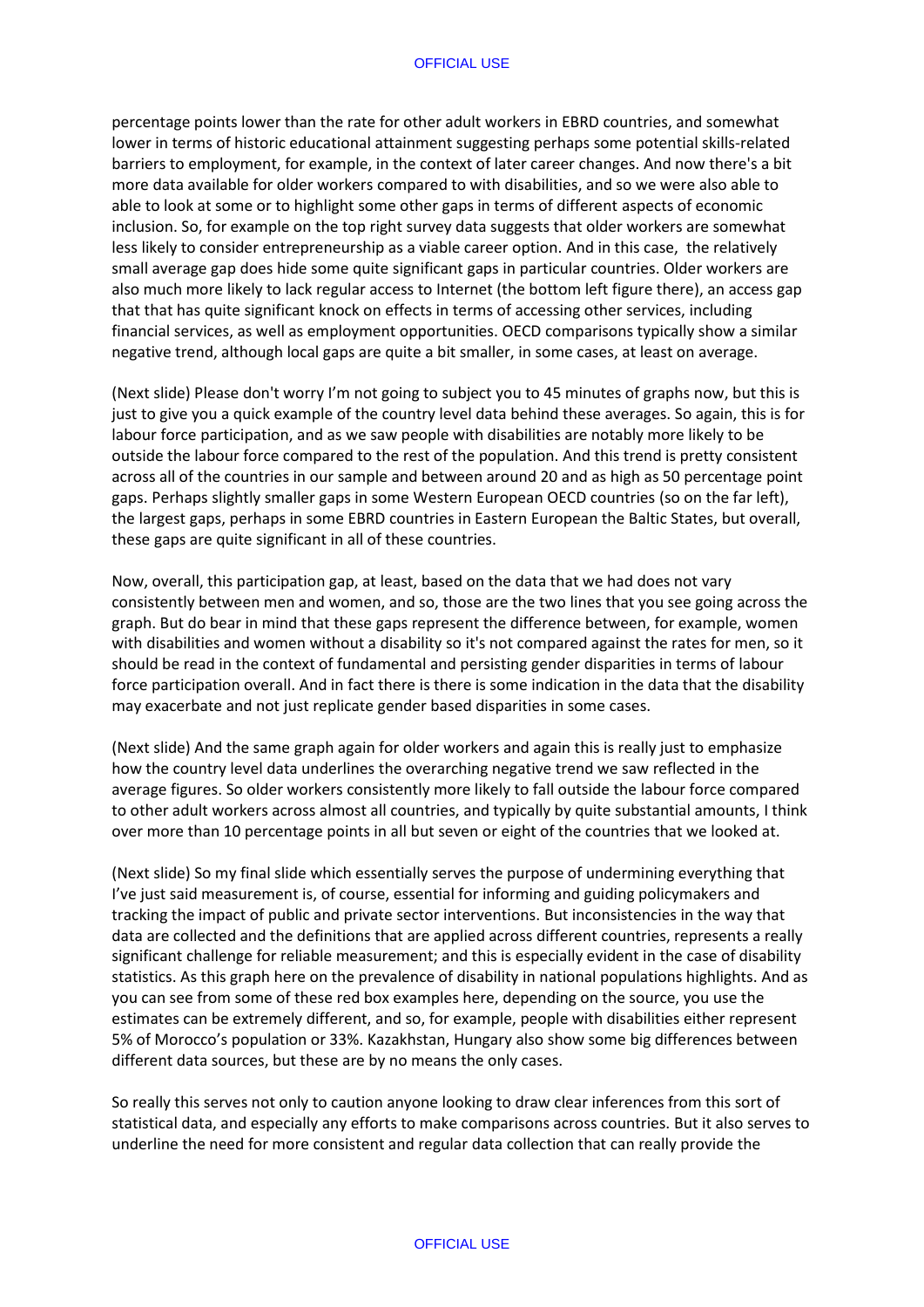reliable evidence base that policymakers and private actors need in order to design and implement effective interventions.

And so I will hand over to my colleague Jans at this point, who will outline some of the underlying challenges that may contribute to these broader inclusion gaps.

### **Jans Mynbayeva (Ergon)**

Thank you, Sam. Hi everyone, my name is Jan very glad to be here.

We can move on to the next slide. We'll start with a quick overview of the challenges for these two groups.

When it comes to actually employment for people with disabilities, one of the key challenges in some cases is sort of overprotective national labour law. In many EBRD countries of operation for example, labour law mandates that employers provide shorter hours or longer rest breaks to people with disabilities, irrespective of their individual needs or circumstances. Although regulations of these kind are well intentioned and they may be effective for some disabled workers, they also serve to entrench misconceptions about the productivity or capabilities of people with disabilities ultimately disincentivising their recruitment. Similarly, although disability benefits are essential in providing financial support, in some cases, the design of social protection systems may create what's called the benefits trap that disincentivises labour market participation for people with disabilities, for example, if the benefit entitlement is immediately withdrawn after the claimant enters employment.

Another key challenge is the lack of qualifications and skills. I hear many people with disabilities lack access to formal education and training opportunities often due to environmental and attitudinal barriers. As Sam mentioned the resulting disability gap in educational attainment has direct and long term adverse impact on the employment opportunities for people with disabilities.

Moving on to accessibility, people with disabilities also experience environmental obstacles that make physical access to employment and training difficult. Similarly physical and virtual access to formal financial services can be limited, which is particularly important because people with disabilities often have limited personal financial resources, including assets for use as collateral to secure loans or often poor credit rating after receiving benefits for a prolonged period of time.

And finally misconceptions about the capacities of people with disabilities, as I mentioned already, a key challenge there's a widespread but misplaced assumption that they're typically less productive compared to non-disabled peers, which contributes to discrimination, on the part of employers and comes to recruitment and promotion decisions.

We've also found that entrepreneurs with disabilities experience disinterest on discrimination on the part of banks also due to misplaced assumptions that they are high risk borrowers.

(Next slide) On challenges for older workers, discrimination is also a key barrier, particularly in the context of retrenchment processes. Employers do tend to view older workers as less innovative or less productive compared to their younger colleagues. At the same time, assuming that older workers are more expectant have higher salaries or are more likely to have health problems at work.

On the policy side their retirement ages may constitute another barrier; in many countries the national law continues to establish a mandatory retirement age, after which employers are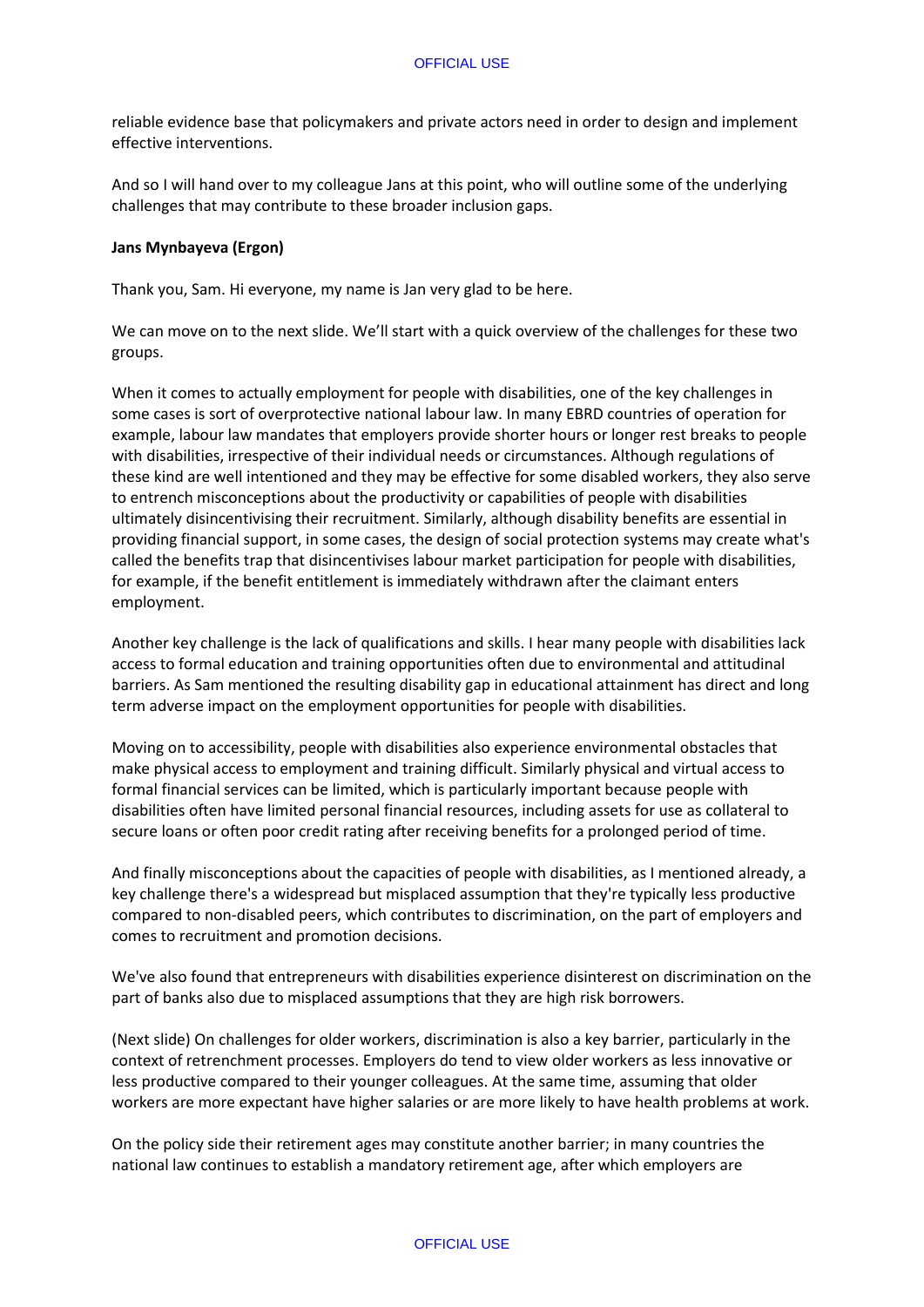permitted to dismiss workers without any other due calls. Although this is in no way universal, older people, especially older women in most countries typically have lower levels of education and they engage in less training compared to the younger people. In part this derives from assumptions among employers, as well as the older workers themselves that additional training, is not worth the time or the financial investment required when it comes to older workers.

Additionally, despite high levels of human capital, often older workers may lack the specific skills, especially business and digital skills, which are required to succeed as an entrepreneur.

Government and private training and skills development programs are seldom oriented towards the needs of older workers, they tend to prioritize youth. Even when opportunities are available, older workers are often unaware of existing programs to upgrade their skills which might enable them to compete for jobs. Here we should mentioned also that, although access to finance is not an issue for most older workers there is a kind of lack of awareness, as well as information accessibility barriers that can contribute to lower levels of entrepreneurial activity among older people.

(Next slide) So when it comes to meeting some of these challenges there's substantial overlap between the kinds of measures that benefit people with disabilities and older workers.

I'm starting with the possible actions that policymakers can take in the area of legal protection. The separation of disability benefits from employment status is important in addressing possible benefits traps, as is reconsidering the impact of over-protective labour laws. Promotional measures are equally important, these can include financial as non-financial support for reasonable adjustments for employees with disabilities, especially because experience shows that even if there is a law in place that requires employers to provide these, and this is not always implemented.

Another good example is quotas. Many EBRD countries of operation have mandatory employment quotas for people with disabilities, but these often fail to achieve their intended result their intended objectives, because of high rates of non-compliance and other structural factors, and here many governments, including Japan, European countries like Germany and France, choose to offer financial incentives, as well as wage subsidies, to encourage employers to hire people with disabilities and to actually fulfil the quota.

Another key measure on the part of policymakers is sort of raising awareness of entrepreneurship as a viable career option for both people with disabilities and older workers. There have been numerous examples of successful information campaigns, dedicated award programs, for entrepreneurs with disabilities in Canada and in the UK. Across the European Union there's broader efforts to increase employment rates among older people, which have included awareness raising campaigns, public events, information dissemination among employers, to kind of raise awareness about older workers' potential and show that they are a valuable resource for businesses.

(Next slide) Of course, the private sector also has a role to play in meeting some of these challenges. For example, in the area of human resource management companies could consider updating their HR policy, strengthening and discrimination protections and targeted recruitment and in-work support programs have also been pursued to including at the Royal Bank of Scotland in the UK which provides a personal development program for people with disabilities, including skills training, career advice, etc. Other companies have developed mentoring programs, to make use of the expertise of all their employees. There's companies that offer flexible working arrangements and kind of options to move into different roles that are less physically demanding. And last but not least, the private sector could, of course, contribute to the economic engagement of people with disabilities and older workers, by promoting universal design in the products and services that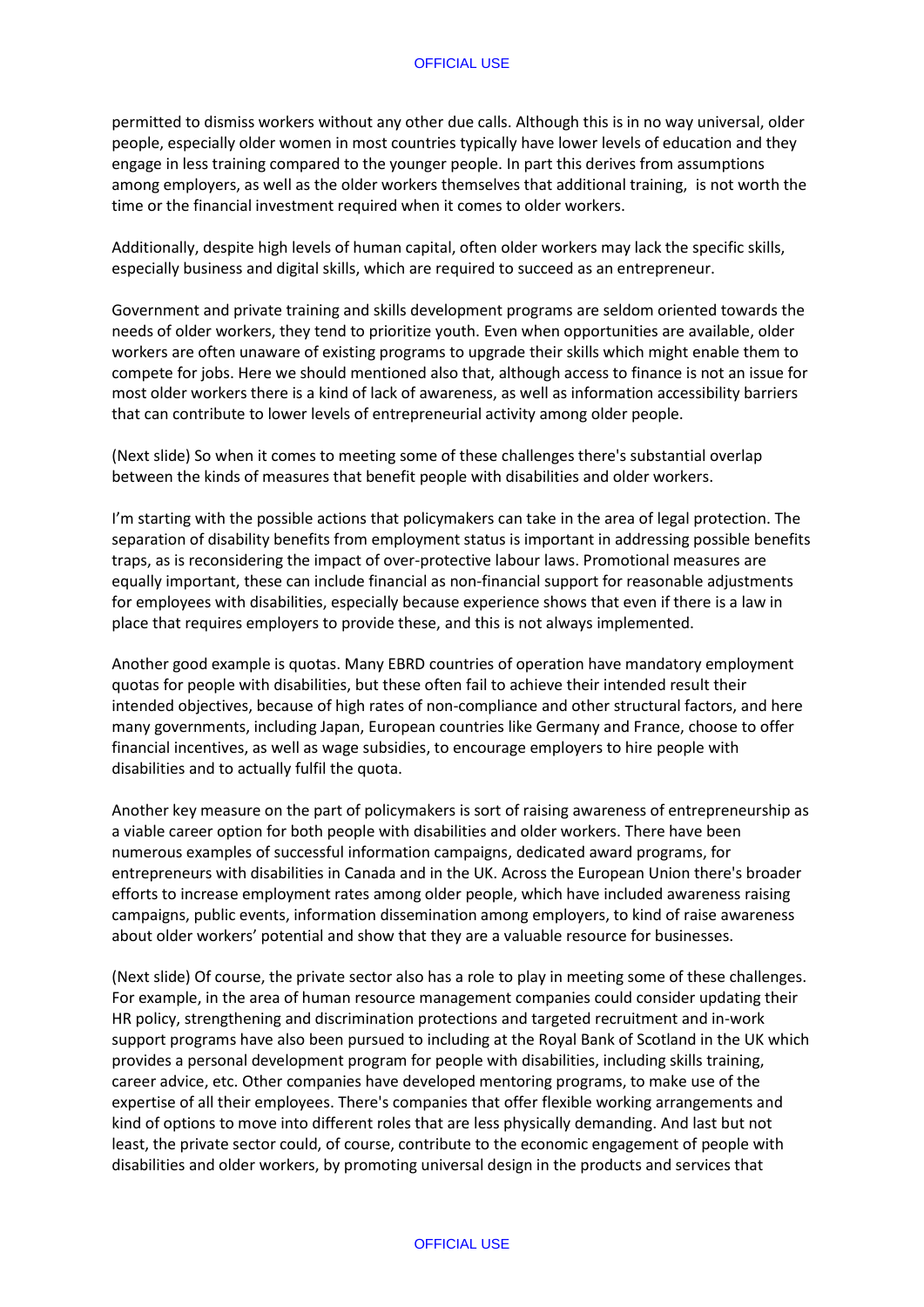companies offer and there's plenty of examples of this, which we can also discuss in the Q&A session.

I will pass on to Kirsten who will have a look at the role of EBRD in terms of meeting these challenges?

### **Kirsten Newitt**

Thank Jans.

(Next slide) I'll just quickly touch on these so just to make sure we've got some time for to address some of the questions afterwards.

Broadly speaking, in terms of the kinds of things that that we identified that EBRD might be able to do to promote the economic inclusion of these groups, broadly grouped into three categories here, so policy dialogue, working with clients, and support for research and data collection.

I mean in terms of policy dialogue, , there could be opportunities for a big to engage with governments in their countries of operation to raise awareness of the benefits of strengthening economic inclusion for these groups, raise awareness of some of the key challenges, because these are not always well understood, including some of the legislative barriers and disincentives that we've been talking about today; draw attention, raise awareness of international best practices and also sort of work with policymakers, to identify appropriate national responses leveraging EBRD's knowledge of these countries as well. , and where there is existing policy dialogue or cooperation on other topics such as TVET reforms or COVID, disability and older workers can also be sort of taken into account in those discussions.

In terms of working in partnership with clients, there is considerable scope to raise awareness of the benefits of workforce diversity for profitability and performance, and as an investor EBRD is very well positioned to do that. So other activities, this could be in the context of direct technical assistance to individual clients to create or develop pockets of good practice, such as the work with MAF Almaza in Cairo that Pierre referred to earlier. There could be scope to work with FI partners as well to raise awareness of the potential of people with disabilities and older workers in the context of training for FI clients and staff. And also like looking at promoting and supporting the adoption of best practice in inclusive design.

And then, finally, this point on supporting through targeted research and data collection; we've talked a lot today about the gaps, and these are sort of amplified at the national level as well, it's not just a question of data, but equally sort of more qualitative studies as well.

And just moving on to the next slide finally. This is just a just to finish on a little reminder of the resources that Barbara referred to earlier, so there is plenty of material there to dive into as a starting point for understanding the situation of people with disabilities and older workers, particularly in EBRD countries of operation. I will finish there, so we can go up into questions.

### **Barbara Rambousek**

Thank you very much I'm Kirsten and team, I think this was a very good presentation really clearly outlining where the challenges are and then, very importantly what can be done about it, and what international best practice shows.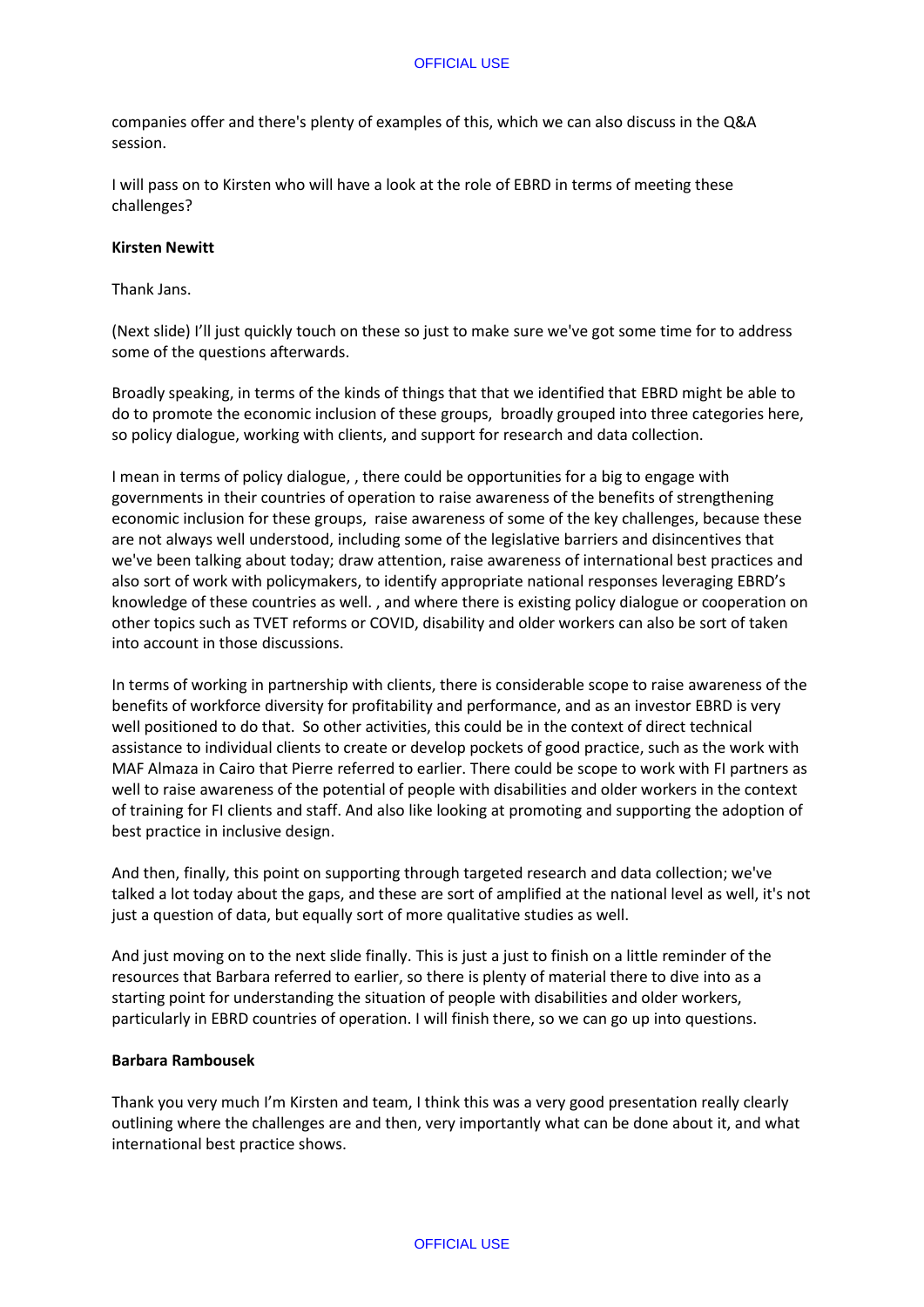We actually have two questions I'm not going to read them out in total, because particularly one is very long. But just to summarize one focuses on the effectiveness of quota systems, You have mentioned them in your presentation already anyway, and have also already highlighted some of the drawbacks, but basically, do quota systems work or do they not and if not, what else can be done or could they be optimized better - is there a different way of introducing quotas that would work better?

### **Kirsten Newitt**

Maybe I'll start and then Jans if you would like to sort of follow on from me, I mean look, I think that in general, in terms of not just this research work but sort of the broader research, the broader sort of advisory and technical work that we've done with EBRD over the years suggests that in many EBRD countries of operation, the legislative quotas for people with disabilities are not terribly effective. I think there is, the two sides of the coin are that there are issues regarding compliance, but equally sort of enforcement, as the quotas are not always enforced particularly well, so I think that yeah we wouldn't necessarily identify them as a particularly effective instrument. I think, and I think Jans you might have referred to some of the more sort of positive incentives rather than penalizing employee that have been not sort of complying with quotas, putting in place positive incentives can work better. Jans do you want to pick up on that perhaps.

### **Jans Mynbayeva**

Yes, yes sure.

Yes, Kirsten mentioned there's countries that have, for example, widened the eligibility criteria, like when companies, for example, hire somebody who is not under the disability register, necessarily, but they have received reasonable accommodations that can come towards the companies' disability employment quota so there's the aspect of that aspect of widening what quotas mean. But as Kirsten said there's more proactive measures that have been found to be a little bit more effective, which have included, financial incentives things like tax breaks for a companies, for example, to go beyond the quota or that hire a significant proportion of people with disabilities.

And there's also direct wage subsidies, including some which are, for example, for the first two years. There's also incentives to promote people with disabilities, because what we found is that, often a person with disability may be hired but then they remain at that entry level with limited opportunities for career progression.

And just to add there's also an important role for the authorities in providing guidance to companies on how to fulfil those quotas or how to introduce reasonable adjustments in a cost effective, but also, useful way that facilitates continued employment for people with disabilities and, of course, the reports and the other outputs under this project, they go into a lot more detail on the specific measures, but I hope this broad overview that's helpful.

### **Barbara Rambousek**

Well, thank you very much I'm just aware of time, but we have two more questions that I want to put you together and maybe you could answer them together. One focuses on the business case for employing people aging populations, in particular, I think that the question points out that there is actually a lot of evidence now showing that diverse workforce across different age groups, actually produces better results, OECD and others have found this and there seems to be increasing awareness and understanding of that yet only half of companies have a specific focus on aging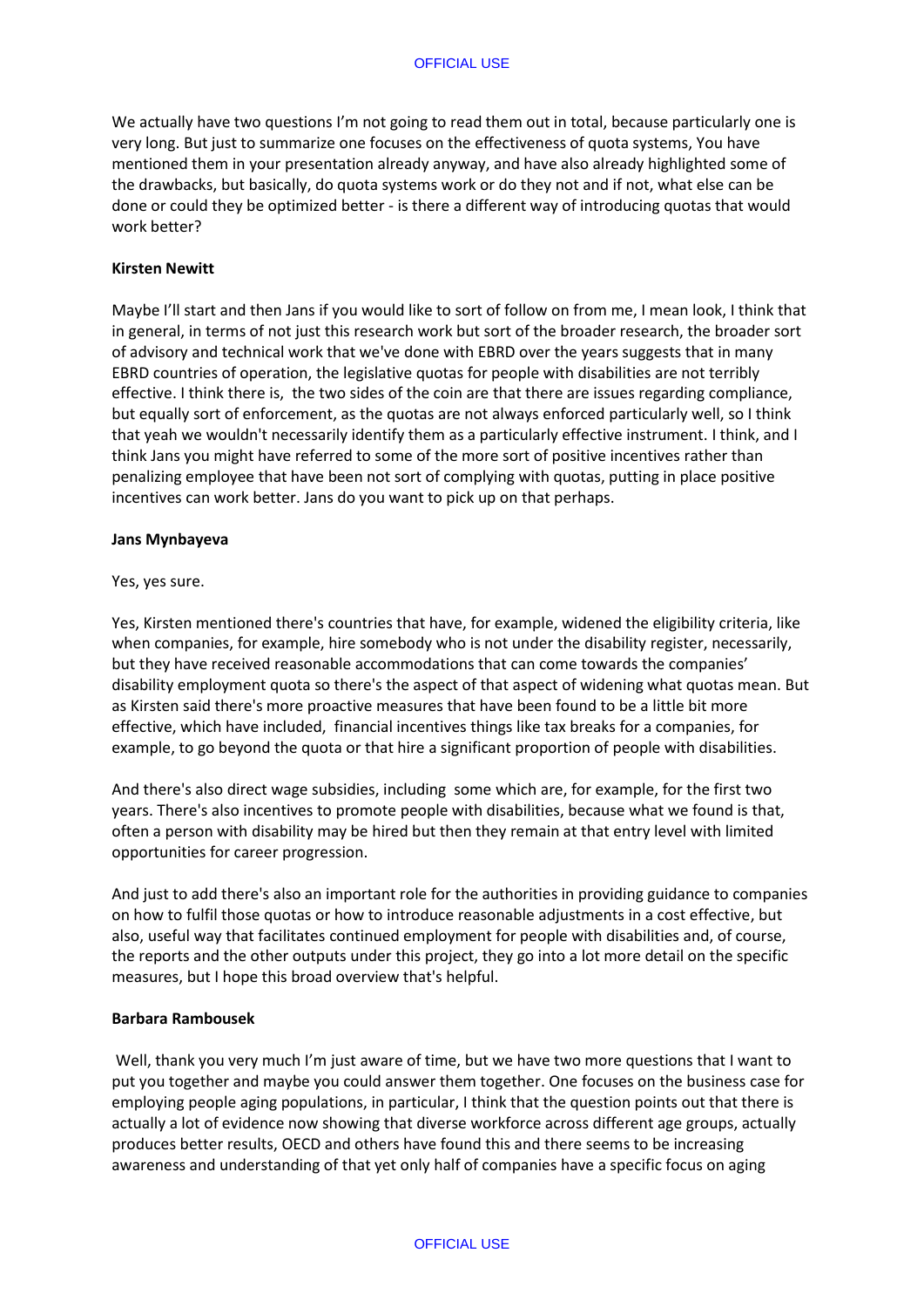population so how, in a way can we make that business case more strongly? And then the final question is there actually a displacement effect that you see, there is a lot of focus on youth workforce development, etc., does that actually displace some of the existing job opportunities or is that something that you have looked at as part of your work?

### **Sam Kelly**

Okay, I mean I can start off with the first bit and then colleagues, please jump in.

I mean I think that we mentioned some of the some arguments to be made for supporting more age inclusive approaches in terms of emphasizing to employers the value that elderly workers bring to the organization, in terms of experience, in terms of expertise, in terms of the transfer of organizational knowledge and we've seen some good examples of companies that have innovated around this area, for example, found ways to keep older workers in the workforce longer by finding new or different roles for them in the organization related to training related to mentoring and those sorts of things.

I think, on the flip side is also quite important to address some of those negative stereotypes about older workers and particularly related to productivity and innovation, and as you already mentioned, there is plenty of evidence out there to suggest that diversity in teams, and that includes age diversity, of course, is actually often associated with improved performance.

## **Kirsten Newitt**

And look I think that's sort of quite comprehensive, but I would also say I mean we do a lot of work on developing the business case for diversity. And I think another sort of key angle is also data collection so where companies do launch initiatives to support older workers and, equally, people with disabilities it's important to track the impact of that and also to consider the actual real, tangible business benefits. And then shall we move on to the second question, or?

### **Barbara Rambousek**

Please yes okay very quickly.

### **Kirsten Newitt**

Yes, and I think that, maybe the short answer to this question is we didn't really look at this in in detail, I think. Because we were sort of more focused on the employment of older workers, we didn't sort of look so much at the impact on the youth workforce, although, obviously, that is a key consideration. We talked about how older workers are a very important group in such a big countries of operation we're equally aware that in some countries youth unemployment is really like a pressing policy concern Jans and Sam feel free to contradict me with evidence that we did actually look at this.

### **Sam Kelly**

Now I mean, I think you mentioned, the only thing that comes to mind sort of off the top of my head is that sort of there is to some extent, a real but also perhaps an exaggerated tension between supporting youth employment and supporting the retention of older workers, and I think one of the ways sort of already mentioned is looking at ways that older workers can stay in the workforce and their particular roles and skills can be can be better used in a way that compliments, for example,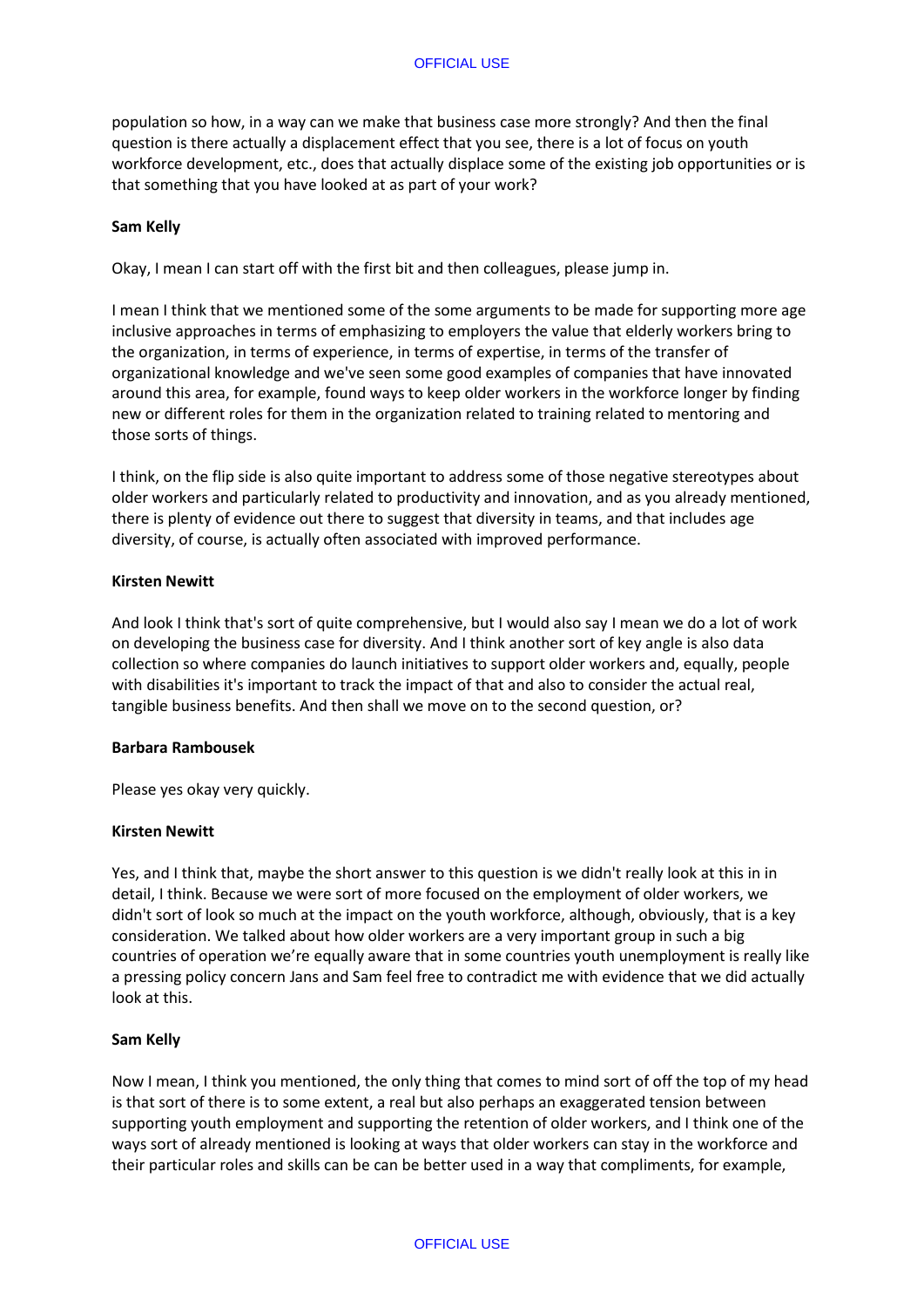youth inclusion, for example through this sort of mentoring and knowledge transfer I think that's one example of how those two different objectives need not be sort of heading in different directions.

### **Barbara Rambousek**

Well, thank you very much, thank you very much for your presentation, thank you very much for answering the questions and thank you also to those participants who have put the questions to us. From me in a way that would also be a final question which, hopefully, can be addressed, and maybe as part of the panel discussion later on is also looking at products and products that are our clients could produce in including the role of digitalization and technologies that can play to make services more accessible to make markets, skills, job opportunities, more accessible for people, particularly people with disabilities but also aging populations. I think that would be another very interesting area to explore.

But before we do that, let me introduce our first keynote speaker Ian McKinnon who's the cofounder and director of operations for the global disability innovations hub. Ian brings considerable experience working on inclusive design, both as a consultant, and as a client. He will tell us a little bit about how to define inclusive design, what it is, how it works, how it can be applied and how it can actually improve workplaces and access to opportunities. Over to you and welcome very much to this event today.

### **Iain McKinnon**

Thank you, Barbara. Thank you so much.

Yeah it's been a pleasure to be asked to come and give you a keynote talk about including disabled people and inclusive design and a little bit about my work and yeah. So as Barbara said, I'm from the Global Disability Innovation Hub, we are a teaching and research and practice centre hosted within University College London actually, in East London in the Olympic Park. Which is where we're born from the legacy of the Paralympic Games, held in East London in 2012.

So I'm originally a product designer, a product design engineer, but I've only ever worked an inclusive design across my entire career, primarily looking at the design of the built environment in the world around us and how to ensure that that supports all of us, through our lives. So yeah I'd like to begin, if that's okay, with my little definition of inclusive design, and I'm going to loop back to this later. But there's many definitions out there and the terminology internationally is fascinating.

The terminology in the in the disability sector is really interesting around the world, but, for me, inclusive design: my definition is that it can help all human beings, so that's all of us, experience the world around us in a fair and equal way. And I guess really my job, what I do is to try and do that through the teaching the practice and the consultancy in the research that we do. So I'm going to talk about including disabled people, about the economic inclusion for disabled people and essentially, the importance of providing disabled people with access to work on an equitable basis as their non-disabled peers. So I thought I'd begin with what does that really mean? For all of us as individuals, getting access to work, having a good job is what most of us aspire to? Perhaps not all, but I think most. It provides us with essential financial income, but it can also provide us with a sense of worth and a sense of self. Jobs are important and it's therefore important that we all have equal access to them.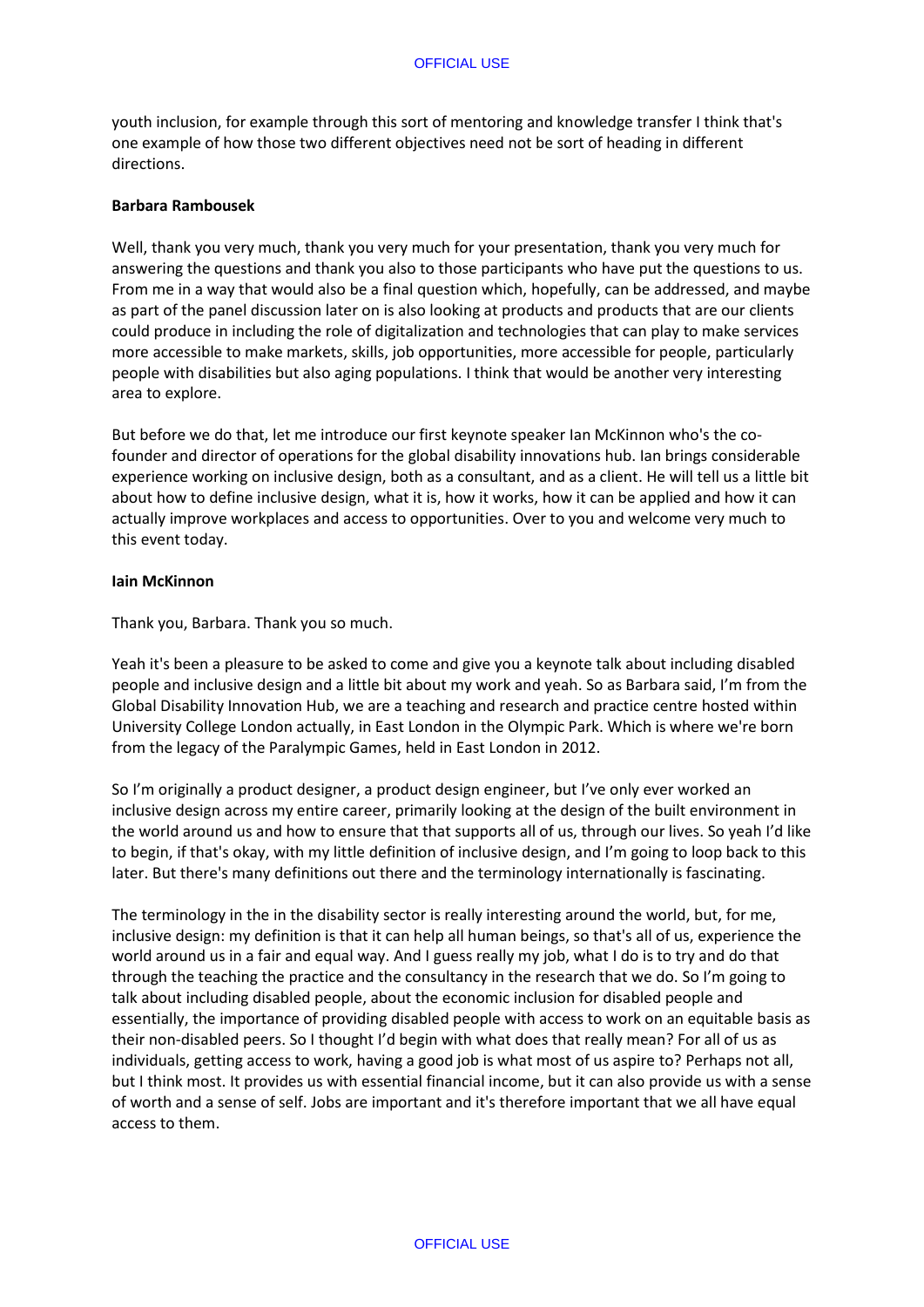#### OFFICIAL USE

Now, access to work, getting a job, often depends on your skills on your talent your experience your character, perhaps. These are all the types of attributes that most people are looking for when they're recruiting. And so what is it then that influences and creates these key attributes? Well, they relate to your life, your daily life, your upbringing, they relate to your education and previous work experience that you may have had, and your life experience generally. All of these different experiences collectively make you who you are, and obviously we are all very different we're all individuals, and we all bring our own experiences to bear. And the way that I look at it, is all of us are on what I call the spectrum of abilities: we all have our own abilities, and we all have our own additional support needs. And in fact our positions on the spectrum is changing almost daily and certainly through our lives and clearly, as we age, but position across the spectrum is changing all the time. But this diversity between us and among us as the EBRD report states is good and must be celebrated for what it can achieve.

For us at the Global Disability Innovation Hub, or GDI hub, we recognize through working experience that it actually does breed creativity and it can breed innovation. If you've got people from different backgrounds, with different experiences different life experiences all coming together and collaborating in a very open and honest way that it can support better innovation and better creativity. It's a melting pot you create a melting pot. And an analogy I like to use here is rock and roll. So for those of you who can see me and can see my background you'll see there's a guitar on the wall and passionate about music, as well as inclusive design. But if you look at all of the different musical genres that came together to make up rock and roll you've got blues you've got country you've got r&b, so all of that have come together and helped create the one thing that is rock and roll music. Don't worry I'll leave the music analogy there.

However, the reality for many, if not most, disabled people, is that the experiences of that early life, education, work and life in general has probably been more challenging because of disability and that is to say, because the world around them wasn't ready to accommodate them and the support, any additional support needs, that they may have had. And that's the definition of the social model of disability, as opposed to the medical model. The disabled person is not the issue; it's the world around them, failing to accommodate them, to support them, and allow them to reach the full potential. And for me that's where disability inclusion innovation and certainly inclusive design comes in, and the benefits support all of us it's not only about disabled people and older people, this is a means to that will benefit us all.

So good inclusive design is just one way that we can help deliver this level playing field, as it were, where we all have access. And, in this specific case, access to work opportunities and as equally as possible. And I guess that's part of my job as you, to help ensure the world around those does anticipate a wide range of support needs and allows disabled people, in particular, to take part and engage in the world how they want to, in their own terms and as far as possible on an equal basis with non-disabled peers.

To break this down a little bit you can consider those softer services that's been touched upon, such as financial support and assistance and health care, social care support assistance and services, human support from family and friends from your local community… all of that is incredibly important and does require education training, national or local government support, champions, legislation policy regulation, all of this framework that allows that to happen is obviously incredibly important. And then you also have the, what I would call I guess the hard stuff the tangible aspects of the world around us and that's for me the built environment. And, as I say, that's the area that I work in most. So how the world around us has been designed and built to function well for all of us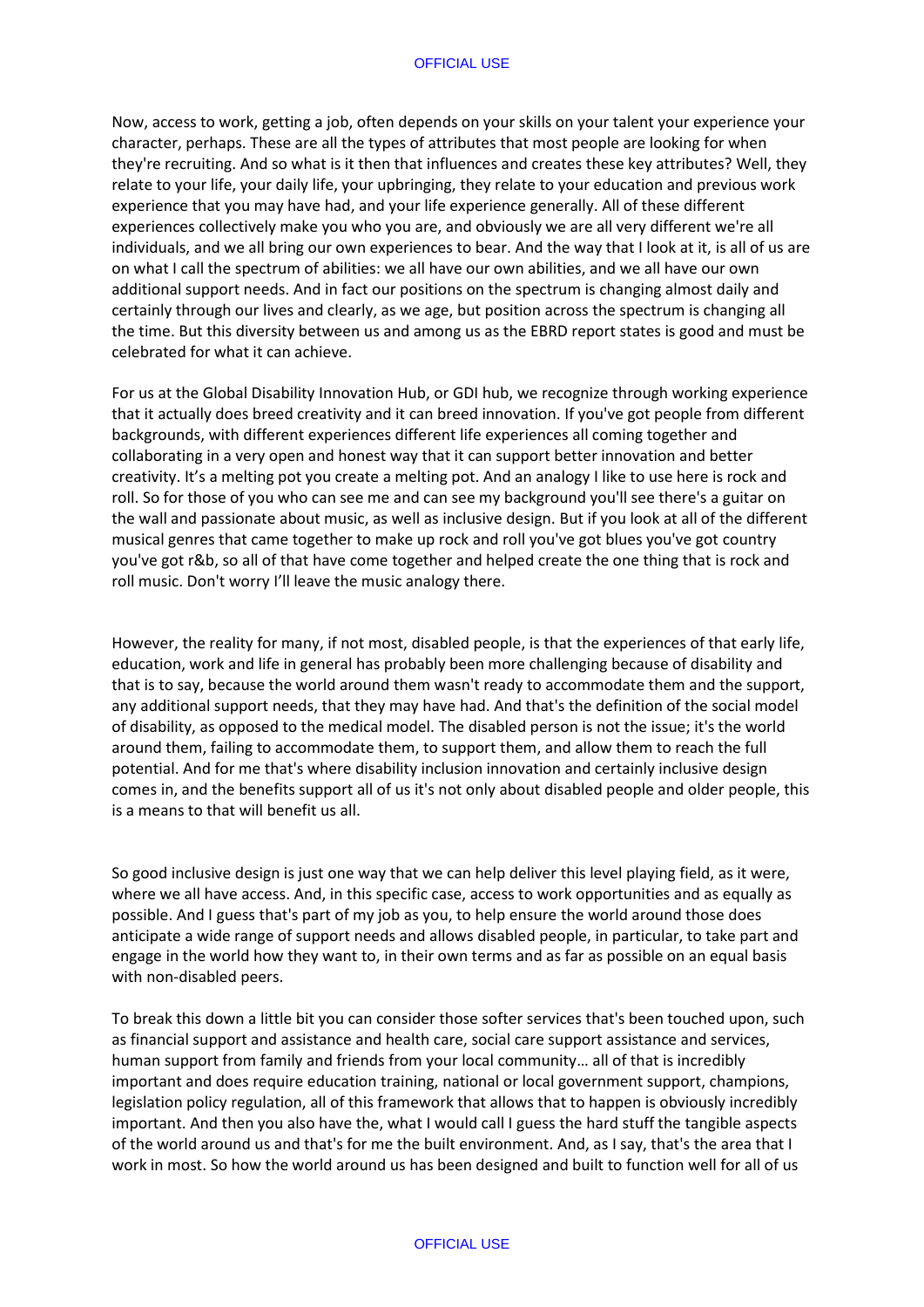as human beings. You also then have assistive technology another strong area of focus for us at GDI hub. You must consider the design of, but also the availability and access to, assistive technology products, services, devices, be they digital and or physical. And all of this, then starts to influence this creation of a level playing field.

Now, at GDI hub, we view good inclusive design as a methodology really as an approach as a way of thinking and we teach and practice. And one of the key learning objectives through that process is to have genuine and user engagement really involving and engaging real, and where possible local, disabled people in any work that you do, and for us that's fatal; it brings such a richness and depth of understanding that you just can't get otherwise.

And that's something that we do in all our projects; in fact, we have as an organization an advisory board that's predominantly made up of disabled people that guides all of the work that we do. And I think that it's important to recognize that consulting and engaging disabled people not only helps you to identify those issues and challenges, but will help you solve the very same, and that's probably my key message for today.

Now I can give a very small workplace example from a recent project of ours, just before the pandemic hit, we were commissioned by Deloitte digital to support the design of the new office building in Central London which they wanted to be a benchmark of good inclusive design, they were a very proactive client, very knowledgeable client, and came to us understanding the value in the benefits that a good inclusive design would bring - not just to the office environment, but to the organization more generally. And I worked with them as the client and also with the design team, including the architects, and I think we developed what was a pretty good scheme.

But, at the beginning of that project, I asked if they had any disabled members of staff, any staff who had identified themselves as being disabled that would be willing and happy to support and engage in the project. I explained that, while I could give so-called expert advice, engaging the staff was where the real value would come from. And I knew that would bring a knowledge and understanding and ideas to the table that I simply couldn't. They would also bring the culture of the organization to the table as employees of it. And so to their credit Deloitte digital they did go out and speak to staff and we were able to assemble a group of disabled employees that were keen and eager to support the design of the new office space and, as I predicted we brought with them a wealth of understanding of the issues and also potential ways to solve those issues.

And again just one tiny example from this project would be that originally, the majority of that office that the space was very open. It was planned to be a very open common space with hot desks; a common feature in many offices, these days. However, what the disabled staff member group flagged to us was that actually there was many members of staff, disabled and non-disabled, that actually felt quite vulnerable in this open office environment, they felt unprotected. Just didn't quite feel as comfortable, especially when speaking, particularly if perhaps they had hearing impairments or speech impediments and spoke a little bit more loudly. They could be at times quite selfconscious, particularly when speaking on the phone, and actually would prefer a little degree of separation from time to time. And so, armed with that vital first-hand information, what we were able to do is to build a degree of flexibility into the workspace that allowed these little pockets, that were a little bit more shielded, more protected and less open. And what that did was to give their employees choice, it gives them some flexibility and given comfort too many.

And these are some of the key words that I associate with inclusive design: choice, flexibility, comfort, usability, intuitive, elegant, some of the key words that I associate with good inclusive design.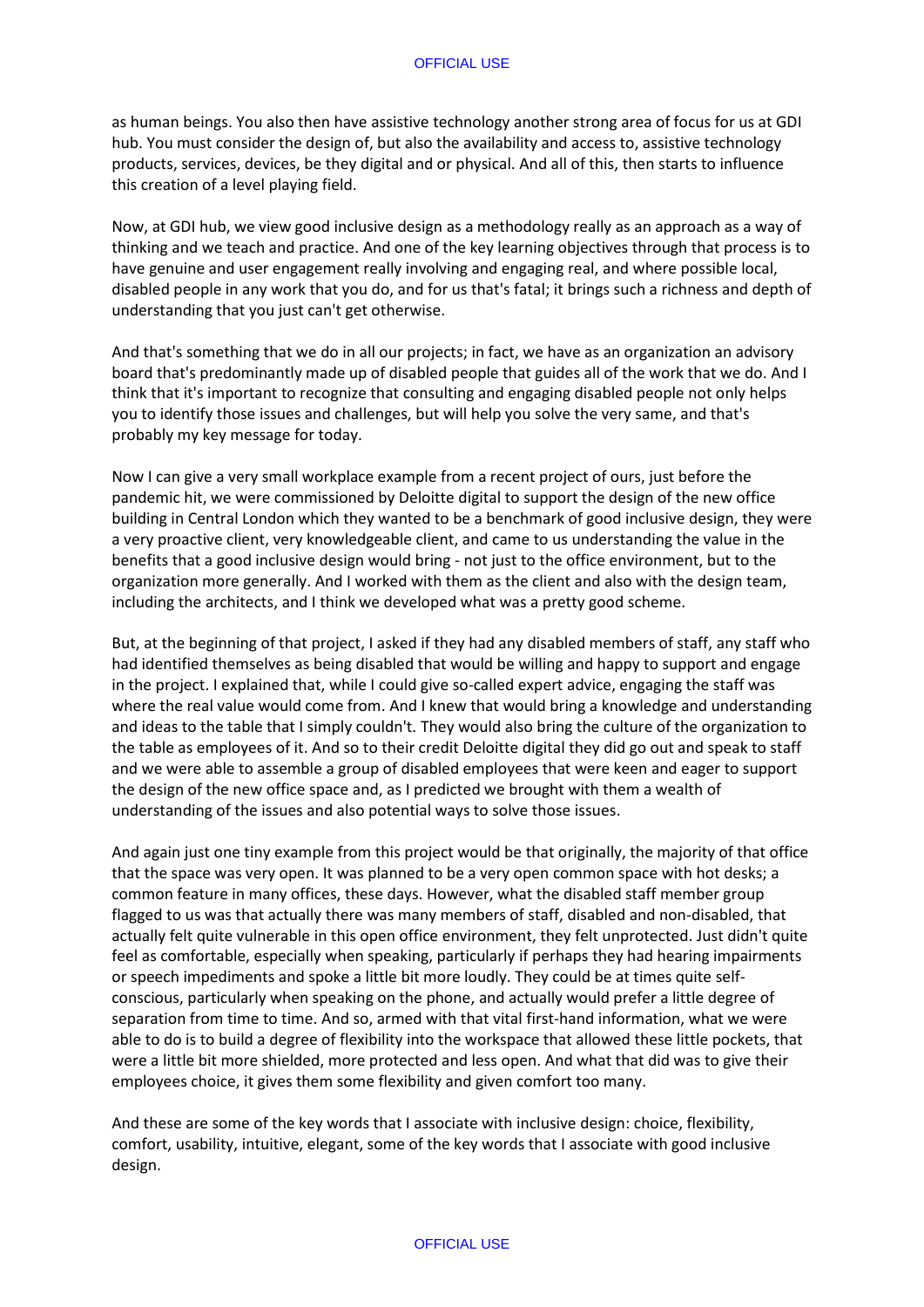Now, ironically, that project completed just before the pandemic struck and clearly the impact of COVID-19 on working environments around the world has been phenomenal. In the UK this rapid change that we saw actually generated quite a lot of anger among many disabled people, especially people who had previously, lost out on roles and opportunities for reasons given that they were unable to be accommodated at work premises as it was mandatory for the job to actually be on those premises. And often the rationale given would be that access just wasn't possible and that reasonable adjustments, which is the cornerstone of anti-discrimination legislation in the UK, just wasn't possible that wasn't feasible. We're all back, about a year and it seemed as though the whole world made those reasonable adjustments almost overnight, so you can understand where that anger was coming from.

For me, what that highlights is the importance of anticipating people's needs and not simply relying on being reactive. We must anticipate the widest range of people's needs to be prepared to provide support as and when necessary. If we do this, then we support more of society to be engaged, we create even more diverse communities and societies, then you can create more creatively and innovation, and in doing so we will all benefit both now and in the future. Thank you.

#### **Barbara Rambousek**

Thank you very much, these were very powerful examples and a lot of food for thought also. Key messages clearly from my side is your strong plea for consulting and engaging; I think that's a very important message for us for how we engage with our clients as well how we support policy engagement to make infrastructure, to make buildings, to make the physical realm around us that we all live in accessible and usable and flexible, making sure that everybody can participate, so I think these are very important messages, thank you very much for that.

I now introduce our second keynote speaker Vitalija Gaucaite Wittich, who is the Chief of the Population Unit at the United Nations Economic Commission for Europe.

Vitalija is responsible for the work of the UNECE in the area of population aging and intergenerational relations. And she will provide us with an intergovernmental perspective to the topic of older workers. UNECE has been working on this topic for a long time now, I think since 2008, so there's a wealth of experience and we very much look forward to your to your speech. Over to Vitalija .Thank you very much and welcome.

### **Vitalija Gaucaite Wittich**

I will share my screen. I hope you can see my presentation.

Thank you very much and good afternoon to all participants of this webinar. And thank you to the organisers of the event for inviting me to share the international UN perspective for let's say the inclusion of older workers or other older adults, I would say, because I think that 65 plus or 60 shouldn't be their end of the economic engagement altogether, which you would agree, I guess, with. I represent United Nations Economic Council for Europe, one of the regional Commissions of the United Nations system. And we, we are based on the membership; we number 56 Member States and are stretching from Vancouver in Canada to Vladivostok in Russia, and 31 of them are countries that EBRD is investing in, so I think it is an important part and I'm very glad to see that the EBRD is now looking into issues of the older workers, but also population with disabilities. These are very important groups of population that the United Nations recognized for human rights of all the people that need to have the instruments to help them to be addressed. What you see here are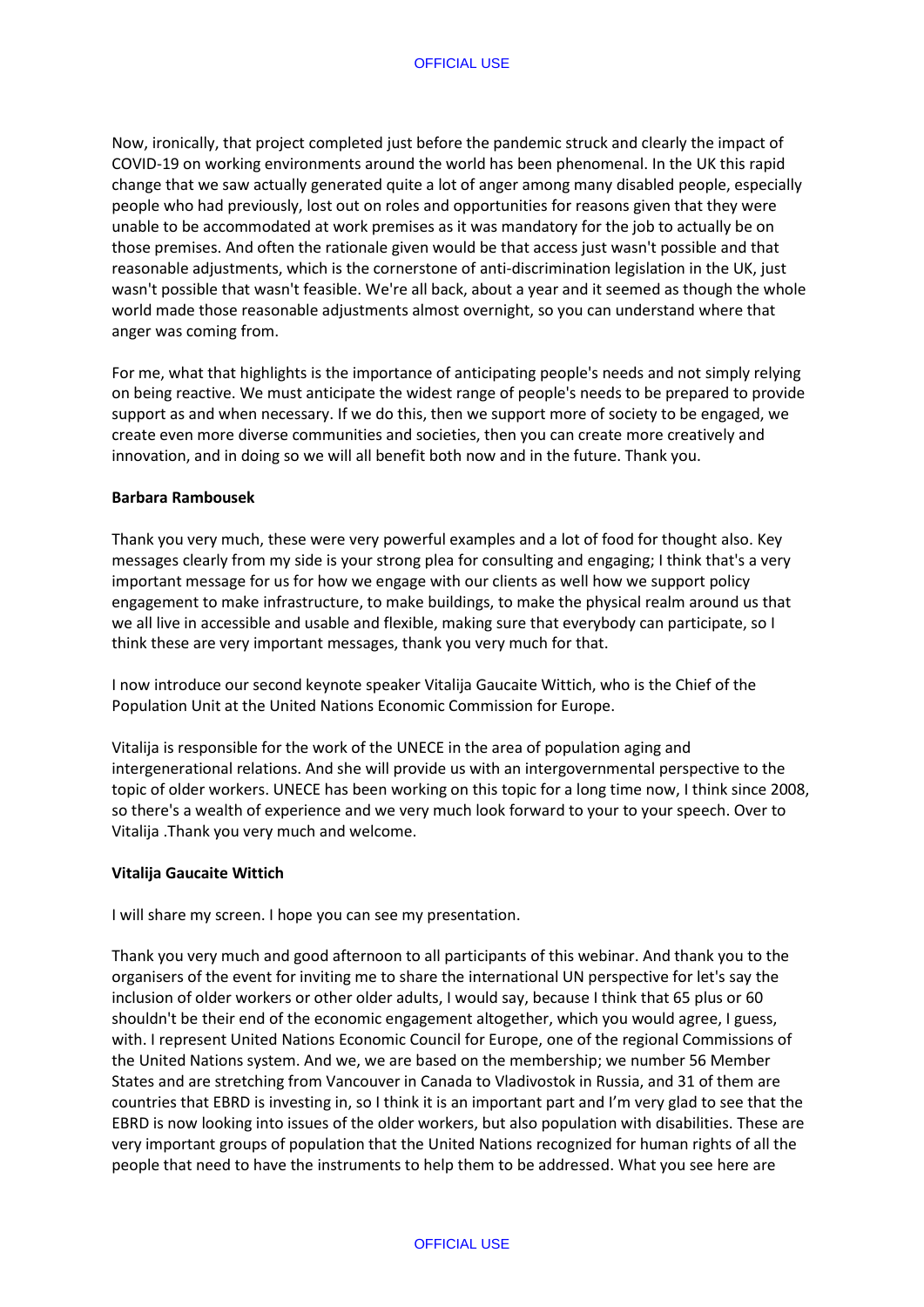very, very simple statistics demographic statistics, I think, showing you how important trend of population age is. The United Nations recognizes that population aging is one of the four major mega trends in the world that have a lasting effect on sustainable development. And we are at the forefront of that. Among our population of 1.3 billion, today we have 250 million people in the age group of 50 to 64, that's 19.2% of our population, and also 65 plus or 219 million or 16.8%, so we have around 37% of population in this older group and it's growing and will be growing. By 2050 every fourth person in the region will be 65 plus, so it is a very major trend, and the workforce is aging rather fast in many countries and poses big questions and also some challenges for countries to adjust.

To guide the countries to adapt to the population aging, our Member States decided to introduce an intergovernmental body that was created in 2013 as a standing working group on aging, and the group works really on supporting policymakers to mainstream population aging in the policy and regulatory frameworks and trying to adjust to demographic change and the realization of the individual and society potential. So this group practically leads our work and all the products that we produce within the UNECE are done together in a kind of co-production, with the Member States, with the experts from these countries, with the experts from research, and academia representatives, but also NGOs, and this is a participatory approach. This co production is very important in our work. This work is really guided by the Madrid International Plan of Action on Aging, the main international policy framework that was agreed upon by the United Nations Member States; 156 agreed on it.

And in the region for the European region we have developed a regional implementation strategy for it with a major focus on several elements, 10 commitments as we call them, and one of the commitment is adapting labour markets to the population aging, but also all other commitments are as important. Every five years, we do a review and appraisal of the implementation of the Madrid International Plan of Action and the ministerial level there is usually a declaration negotiated and agreed upon that provides the kind of priority areas where countries are thinking to invest more to work more towards certain goals. And since I would say, since 2010, and the Vienna ministerial declaration that promoted actively aging as the major concept in the in the policy areas, put a big focus on promoting longer working and adapting the workforce, also to the ability to work longer.

This was also encouraging the last to Lisbon Ministerial Declaration that focused on realizing the potential of living longer, the recognition of the potential of older persons but also encouraging longer back in life. To make sure that our countries manage to mainstream age into all policy areas, we work with countries at the country level but also at the overall regional level. And at the country level we've been working on the road maps, and I saw that in the in the report of a roadmap for Belarus it was an important place and quite a lot of material was drawn from it. So we were looking to their country, very unique the complex environment, but also we tried to make it more adaptable to all countries. and with new guidelines by the UNECE working group that recommend the human rights based approach to developing strategic framework for mainstreaming ageing were developed based on our work in the countries at the request of the Member States and the Member States worked with us very strongly on it. And to have this transformative change to adapt to the population aging it's very important to whole of government and the whole of society approach efforts together and as Pierre mentioned before, it's not only governments, it's not only NGOs, But also the private business has to play a big role here. And we talked about the shared responsibility of all major actors in society to promote this mainstreaming aging into all areas. and it has to be promoted at two levels, not only as the rights under of older workers, but also at population engaging in all socio economic environment, so this is a very important work, and I would suggest that those who have interest and time to look at this recently issued guidelines on mainstreaming ageing.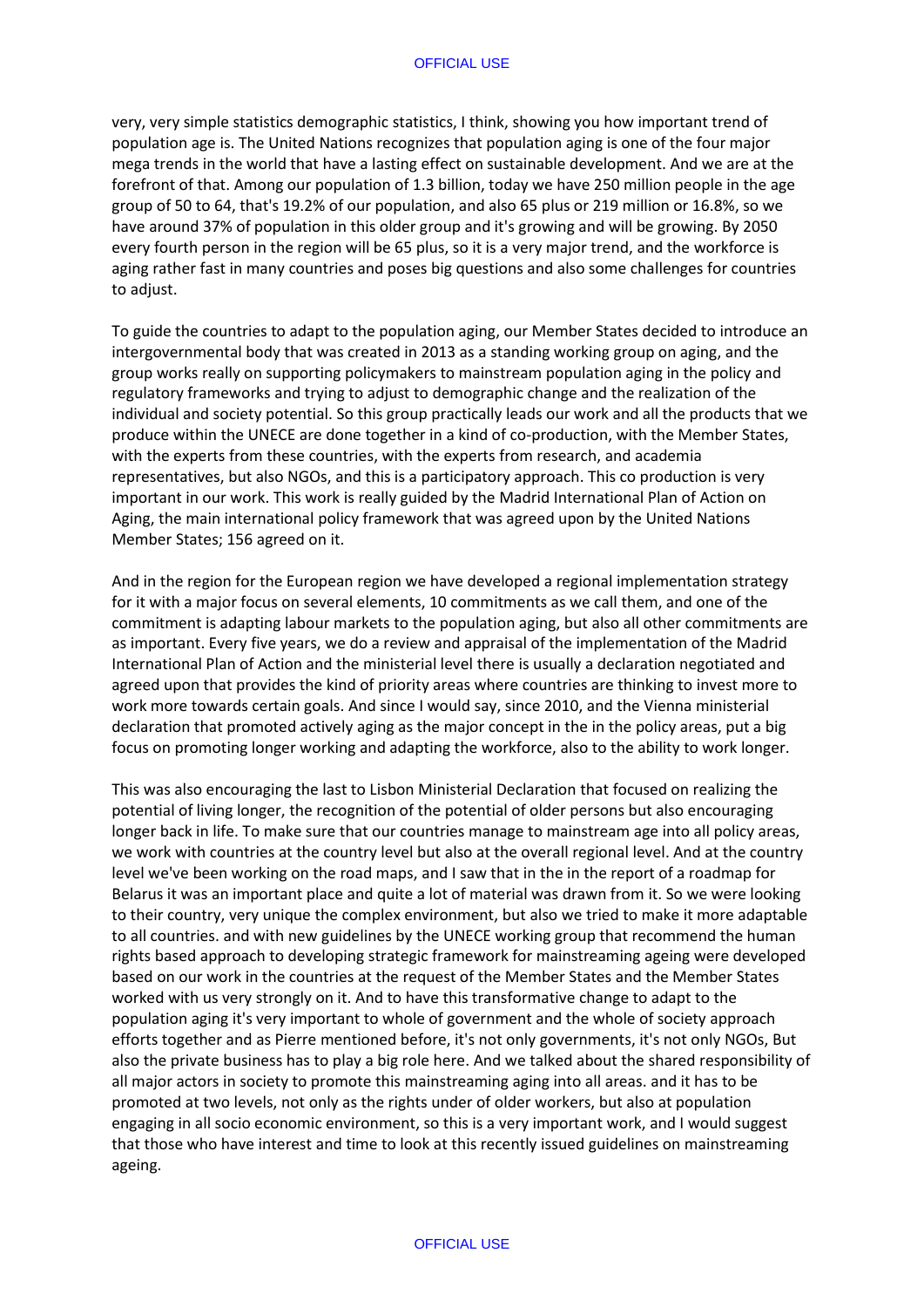Again there was a question about the data availability and about how to really judge about where we stand with the with the promotion of older workers and their accessibility, but not only that, older workers are not only working, they also are participating in society, they also provide for their grandchildren or their partners, they also are volunteering, they also try to live independent and have a healthy life. So these are all elements that we try to capture in the active Ageing Index that was developed together with the Economic Commission, and then due to its kind of universal design, it was also expanded to other countries. It is 22 indicators that are grouped into four domains. And the main purposes, also, that we can show the contribution of older persons, of older workers to the society. We start here at 55 but we look also diversity across the age groups, not only all the group at once, so this is an important and measure for the measurement for the additional statistics for the evidence based policies.

It helps us also to look at the gender gap, because we calculate it for the women and men, but not only, we also look for the other sub population groups based on the place of living, we can look into it, or the education level, but also looking at socio-economic variable like income and education. With these kind of indicators, one can capture certain elements that are not captured by straightforward statistics. It helps us to show the different experiences in the countries and capture some elements, so this is for the general active Ageing Index, but you can also look into the domain of the employment, domain of social participation, and other domains.

Diversity is also in the labour force participation and as we mentioned before, there is a big difference between Estonia and Belarus. Why, we know the factors in a because of the retirement age was reduced in Estonia and practically everyone is retiring more or less at the same age while in Belarus that five year gap is still there, and women are retiring at 55 so that's where you can see a steep exit from the labour market; this is not voluntary, more like enforced, whereas the mandatory retirement age is there - even though 25% of retired persons are still in the workforce in Belarus. Interesting case is Georgia which is seems to be very positive actually for the older persons' involvement in the labour market; in the old age group, you see around nearly 50% of older men are still in the labour market after 65. But this was the case an interesting case Georgia, where we saw that there was a policy from the government to get rid of older workers, from their administration, from the state-owned enterprises, because they were considered as not progressing well, or they are encompassing still very old beliefs of the economic system and were not allowing the economy to progress. And that helps the older workers, innovate, to find their ways: get into entrepreneurship or moving to different sectors, because the state owned enterprises and altogether, the business as well not progressing as well, so this is an interesting element of ageism.

Also differences, not only in the age groups, but also in the sectors, and I think those could look at the sectors in the 31 countries, but mainly In the countries that have post-Soviet system, aging progresses very differently in different sectors and you have very strong professional aging workforce let's say in Belarus, in education, in the health care sector, in the social care, but also in industries where the state owned enterprises are preventing trying to keep older workers there and they rely on those staff because the salaries, because the income is much lower than in the private sector; private sector advances much faster. And then there is the potential of providing certain stability in the labour market. now older workers as a key component of human capital, came to the fore very strongly, as I said, since 2010 I would say in this international policy discourse, this was really very strongly came up and ensuring opportunity to work was recognized; given benefit at all different levels and we already heard from the presentations before, but they also on the individual very important because they benefit people, they provide them financial security, and certainly resilience, social inclusion and nothing can also help the mental wellbeing in the workforce.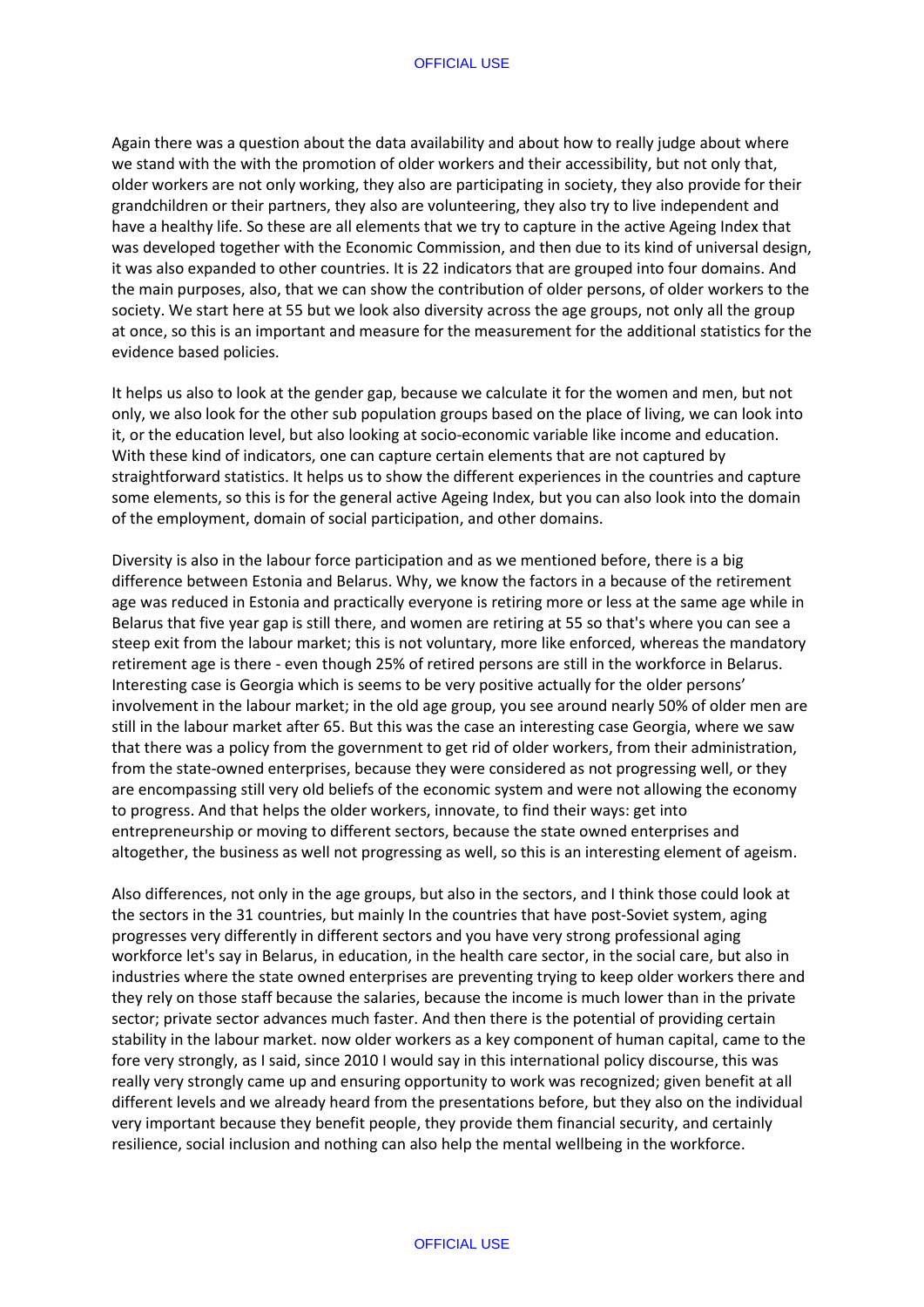I will not stop on the organizational level we already heard about it, but I would go on the governments level, which is also very helpful because that helps to promote the sustainable development goal to reduce poverty, because one of the human rights is to work, practically no constitution says that, but when we talk about the mandatory retirement age, this human right to work practically is like abolished, even though of course when we try to discuss the Member States, especially the older workers about abolishing mandatory retirement age or abolishing the statutory retirement age, for which I think employers would be willing more than the employees, because employees don't want to forego retirement.

How many barriers can be to ensure this opportunity to work? But there are practically as many possibilities to overcome those barriers, if we look, they work together, the spider web has its own logic. Let's see if you look at their lack of skills on the top, you have the lack of skills and older adults are seen as lacking digital skills or being behind in these digital skills, there is a strong digital divide in many countries, and especially among the generations but also among the rural and urban populations and other men and women, sometimes, but in many of the countries that you are working with, this gender gap is not a prevalent as the urban/rural divide or the age gaps.

But if you take lifelong learning this can help only one thing that lifelong learning shouldn't be seen just as a one-time thing here at 55 or 50. It has to be like lifelong. We have to look through the life course it has to be through all stages whenever you are, and in build that they need to upgrade your skills, I needed to hear the private sector, please very important all. I think if they in build this lifelong learning elements in their programs within their human resource problems it's very good. When they look at the workplace accommodations again barriers in the environment to work later I think it's very nicely corresponds to Ian's universal design it also works for the older workers, with ageing we all get certain disabilities or certain impairments, like the eyesight the hearing, so we need this adjustment and they can be.

But I think this is always when we can see, there are a lot of barriers, but there are many solutions that can be found, and they can correspond to each other.

World of work, I think this is a very important element that is the most pervasive and I think it's very important to recognize. That the ageism in the world of work is one of the strongest and very visible it comes in all the stages take recruitment, the training and development, take retention and retirement or change management, these are very strong elements but they're also not necessarily just from the organizational culture. They come also from general stereotypes, they come from explicit and implicit but, but also from our self-deprecation, self-esteem and self-thinking about the ageism, and here we can, of course, look at the discrimination legislation, we can also look at the age management support I believe the slides that they have many texts here just for those who would like to look at them. And not going to read them because so many of these things were already mentioned in your report, but also known quite prominently.

Well, I would like to say that very important this that all our decisions and all our policies and based on evidence based and accommodating heterogeneity. We have to contextualize policies and programs that they're not just without the context that they agreed upon and the participatory approach is extremely important. All active actors should be in the process it shouldn't be just a policy maker just a parliamentarian who are deciding for certain policy, but they should be consulted, and I think we have good examples of that in our work yesterday.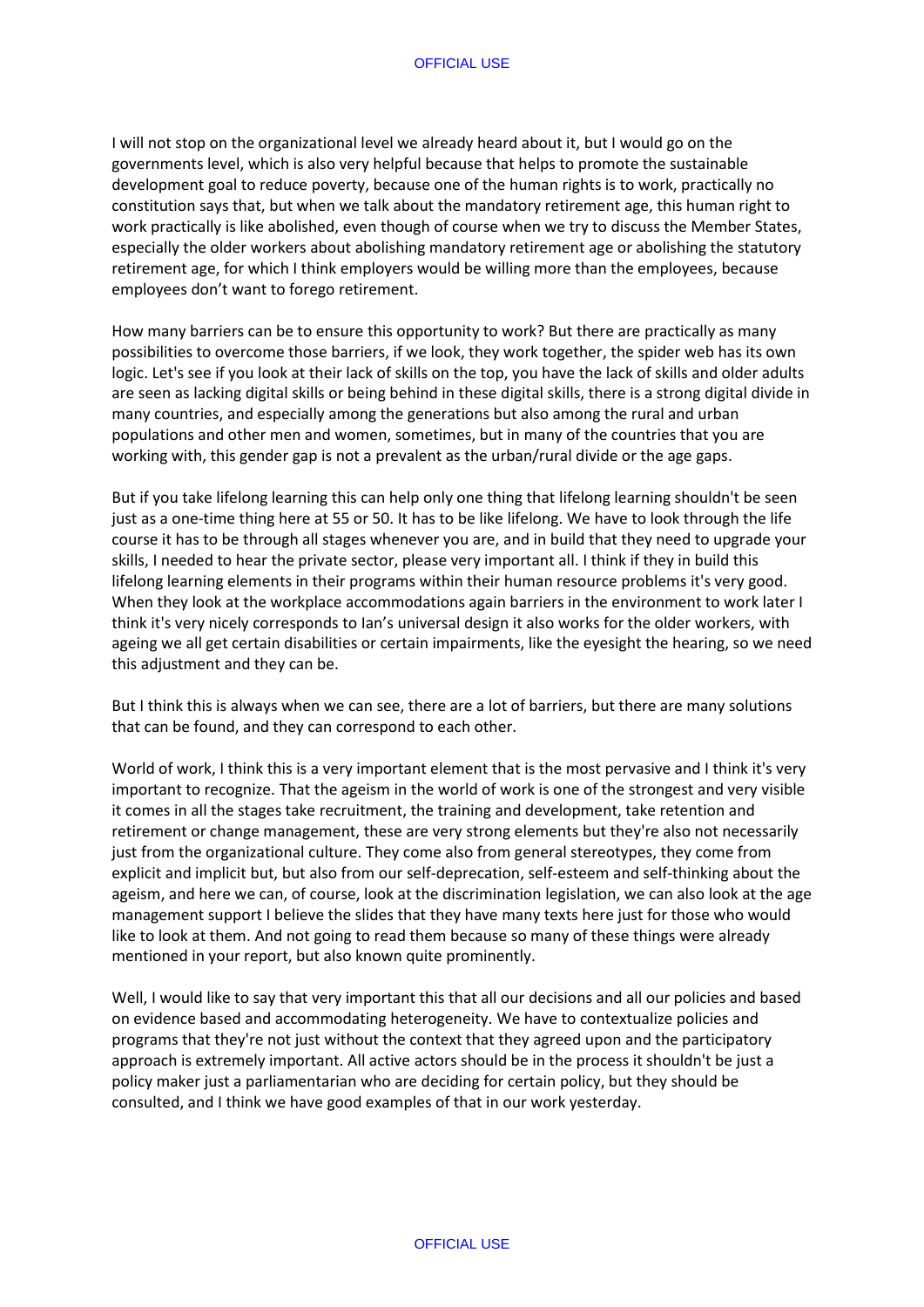Coming now to let's see to Covid situation and wanted to mention if we have this very strong focus on their realization of the potential of longer living on the labour market involvement, etc., now we are heading were in the fourth review and appraisal of Madrid International Plan of Action and preparing the Ministerial Conference, which will take place next year and we're starting already thinking about the next focus areas for the five years from 2022 and I think at that time, it will be less oriented towards labour market will be much more integrated oriented towards care, towards long term care rights for people, because of the Covid situation that put forward this vulnerability of older people to the distressing situations, but there will be other side, of course, the care long term care it's also the health care, but for us, so there will be the part that will be very strongly and addressed. So thank you for your attention and I would suggest to look at a few of our brief on roadmaps and aging index, but also for inspiration to look at the global report on ages that position and launched this year levels of organization which will open.

### **Barbara Rambousek**

It was a very comprehensive picture and again a lot of food for thought for us to take forward, so thank you very much for all your thoughts here and for sharing those, and we, we can also, of course, share the slides, and I think that was one of the questions. And with that over to be Biljana and over to our panel for the discussion she will lead, over to you Biljana.

#### **Biljana Radonjic Ker-Lindsay**:

Thank you, thank you very much and I really enjoyed our keynote speakers' interventions.

Welcome to our panel discussion now, which brings a few more international experts on people with disabilities and older workers, a private sector company with a superb track record on including both groups as employees as customers, and as members of the community. And last but certainly not least, the representative of a civil society organization which is run by and for people with disabilities.

And so, as Barbara said I'm Biljana Radonjic Ker-Lindsay, I'm an associate director of the Gender and Economic Inclusion team in charge of access to skills and employment for a number of disadvantaged groups, including people with disabilities and older workers and I'm really, really excited to be here and moderate this panel. Please keep posting your questions in the chat function and panellists will try to respond to them during the panel.

I don't know about you, but I have definitely learned a lot of new information today about people with disabilities and older workers. Both from the report by Ergon, but also from our keynote speakers and what I can see very knowledgeable audience that we have. And just one small thing worth highlighting and this point is that when we think about Covid-19, for example, for the median worker, Covid-19 is primarily an economic crisis. For many people with disability and older workers, this is both an economic and a healthcare crisis at the same time. They're facing not only the reduction in demand for their labour given the broader economic downturn, but also very tangible risks to their health and well-being, which even further diminishes that economic opportunity, so it is a bit of a double hit that further exacerbates the existing inequalities and barriers that two groups face.

But more about that from our panellists, I would like to start with Melanie Jones, who is the Professor of Economics at Cardiff Business School. And Melanie's research is in empirical labour economics and she's committed to using evidence to inform policy and practice in collaboration with a range of external public and non-governmental organizations. Melanie has a particular interest in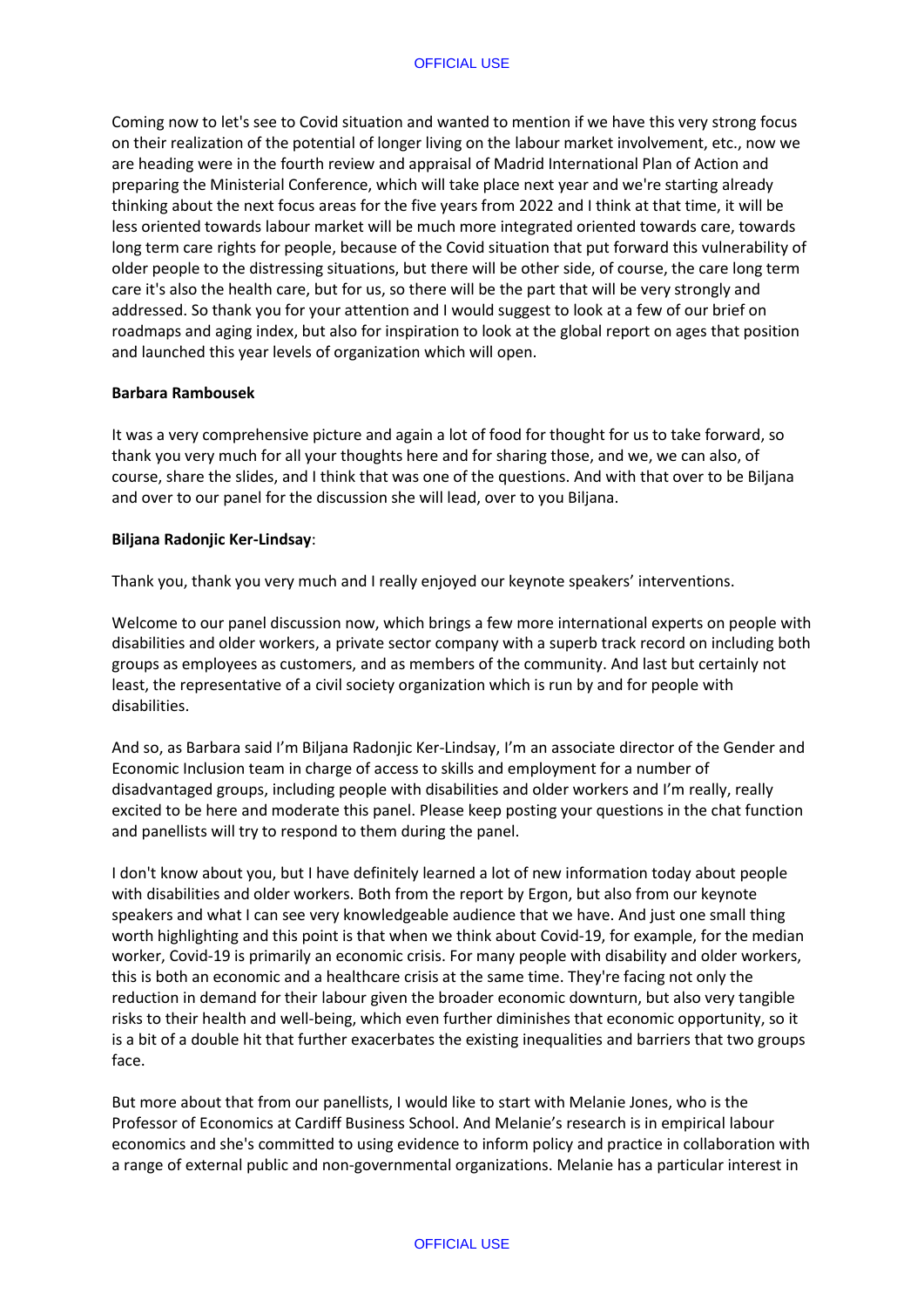gender equality, in discrimination, and interaction between health and labour market of people with disabilities and older workers. So Melanie, we've heard that disabilities associated with substantial economic disadvantages: lower rates of unemployment, higher rates of poverty among disabled people… And we know that not a lot of data is available, especially most recent one related to Covid-19, but from the most recent research, what does it indicate what have been, in your view, key challenges facing people with disabilities in the workplace and any other key labour market indications of the Covid pandemic on people with the implications on people with disabilities. From your research in the UK or EBRD's regions, something that you would like to highlight from your perspective.

### **Melanie Jones**

Okay, thanks, and thank you very much for obviously for the invitation to join us this interesting discussion today, I think the first thing to really establish Is that the kind of disadvantage we see in terms of employment has persisted over time, so Covid is perhaps shone additional light on this, but Covid is certainly not the starting point of this disadvantage. some of the things that I think are useful to highlight is it's not just employment, we often view employment as a key market indicator, and it is and there's a large disability employment gap, but that disadvantage actually extends for disabled people when they enter work so there's a disability pay gap there's a disability job satisfaction gap… The other thing that the academic evidence has really shown is that those gaps are evident, even after we control for other things, so even if we try and compare disabled and nondisabled individuals with similar education or at a similar age we're still finding this disadvantage, which is even more concerning.

In relation to your question about Covid, I think, as the discussion has suggested Covid has exacerbated the disadvantage. The first way to think about Covid is in relation to the economic cycle so just as you'd have a downturn in the economic cycles we've had previously. The evidence suggests is that disabled people are more likely to be first fired and last hired; so in response to a downturn, what we see is disproportionately increased rates of unemployment and a reduction in employment for disabled people. But again, just as a disadvantage doesn't stop with employment, work that I've done looking at things like pay, like changes in hours of work, for those people who remain and work during a downturn is also disproportionately negative for disabled employees. Couple of things about Covid perhaps that makes it different; so firstly as you've already said, it is a health crisis, and so you could very much anticipate that the impact in terms of the negative impact of the economic cycle is going to be reinforced by this increased need for those people with underlying health conditions to perhaps withdraw from the labour market to reduce the health risks. There's also early evidence that disabled people are concentrated in many of the industries and jobs which are more effective by things like the government response social distancing, and there's certainly evidence from the UK in the US that there has been a disproportionate impact in terms of job loss, but also in terms of utilization of the kind of government policies that have been introduced to support the labour market by disabled people.

There's two final things that perhaps I want to say one is very much related to something that Ian mentioned, which was the opportunities, perhaps for disabled people in the future to use this kind of very big change in terms of flexibility in the labour market and the potential for that to persist in the future to provide homeworking as an increase flexibility in general as a reasonable accommodation, might actually disproportionately positively impact disabled people. Against that is perhaps a more negative risk that actually Covid has reinforced some of the negative stereotypes that we've heard about today that disadvantage disabled people in the local market and, if that is the case, then obviously that's a potential to exacerbate disability inequality in the future.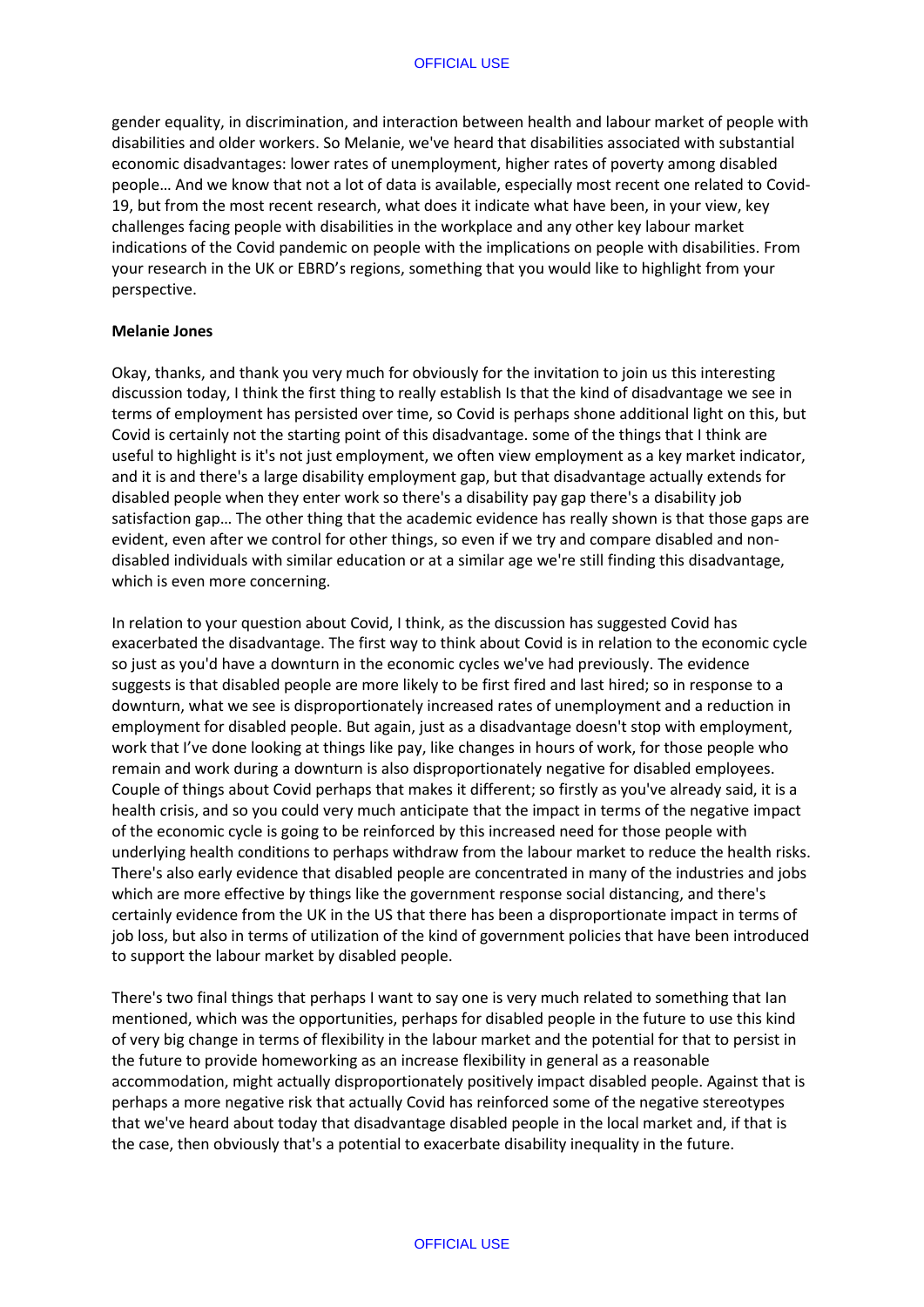## **Biljana Radonjic Ker-Lindsay**

Thank you Melanie. Thank you for making some very good points. I will turn now to Ian. Ian Burn is Associate Professor of Economics at University of Liverpool. His research focuses primarily on the economics of discrimination and its impact on labour market outcomes and health. Ian looks at discrimination against women, older workers and LGBT community and intersectionality issues, particularly for older women.

Ian: even before Covid you've looked at evidence on age discrimination in hiring and you found that it's harder for older women, especially those near retirement age to find jobs, and considerably less evidence of age discrimination against men, why is that? And does research tell us about similar intersections with other inclusion factors like race, etc., that are perhaps evident during the Covid crisis? Tell us a bit about that and tell us also if you could about some other structural challenges that older workers currently face besides discrimination.

## **Ian Burn**

Thanks for having me I think I'm pretty going to echo what Melanie just said about Covid not necessarily creating new problems but sort of highlighting a lot of the structural issues that have been in place for many, many years.

And so, for one of those things is the sort of asymmetrical effect of age discrimination for men and women. That's not to say that men don't experience age discrimination they do, but what's really fascinating from the literature that I found and other people have found across Europe is that it sort of happens earlier for women. So age discrimination for women sort of begins in their 40s and speeds up as they enter into their 50s and 60s, where for men it doesn't really take off until their 50s. So you sort of have from the age of 55 onward is when we see exacerbating outcomes for older men, so that's when we start to see the employment gap, that's when we notice the pay gap increasing, the call back rate differences when they apply for the same jobs. Where for women, those differences appear much earlier.

We don't quite know why it is, a lot of it we think comes down to stereotypes and how people stereotype older workers. A lot of the stereotypes of older women tend to be focused on things that are customer-oriented or teamwork-oriented so if we think there's a beauty premium in the labour market and our standards against female beauty are harsher than our standard against male beauty and depend on age we can sort of get the beauty, as it were, of older women and their attractiveness as sort of customer facing things occurring earlier. So this sort of happens a lot in sort of things like retail, or secretarial, administrative, assistants, office jobs - these jobs where your personality and sort of the way you present yourself are part of your productivity. Where from men are associated with jobs and in occupation, where your personality and your interpersonal skills are not nearly as important. It's much more important for physical skills which do delay later. so they decay at a slower rate, and so we sort of think that the focus on physical skills and technical skills in male dominated occupations insulates men from age discrimination for a bit longer relative to women, where we think cultural norms around beauty and femininity, which are severely ageist, are becoming more salient earlier for these women. And I think sort of Covid has sort of exacerbated all of these patterns as well. If you look at older women, we do notice that the occupations that they are primarily working in are much more common to have been hit by government furloughs and government freezes on these work; so these interpersonal skills require you to interact with people, and unfortunately government restrictions around Covid have really restricted the ability of these firms to operate. So in terms of the effect of Covid on older workers it's going to be primarily concentrated in the industries where telework wasn't necessarily available.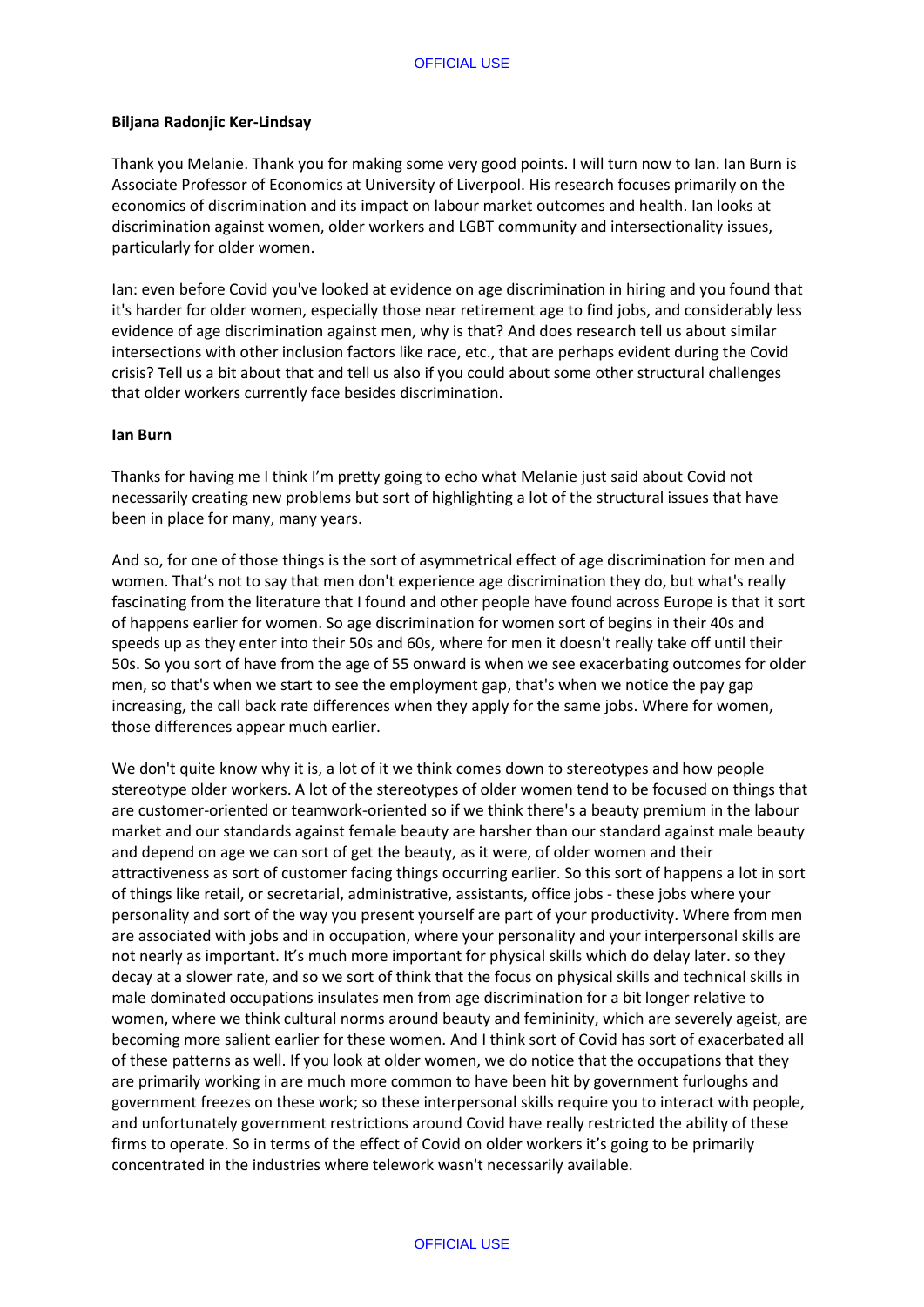But then telework being available is also going to introduce a brand new structural barrier to older workers as well. We have stereotypes that older workers are not as technically advanced and struggle to adapt to new technology. So when it comes to hiring and promotion and productivity perceptions of older workers in the Covid era, the new reliance on technology is going to certainly increase the barriers that these older workers face. We know that if jobs use language related to technology they're more likely to discriminate against older workers when they apply, as well as the fact that when you're hiring for jobs that require technology, seeing the age of an applicant you immediately assume that, even for identical CVs, older workers have lower technical skills, even when we use the exact same words to describe their abilities. So the stereotypes of older workers are definitely going to come into play, and the reliance of employers and especially HR practices on evaluating candidates that use these implicit stereotypes we have of older workers is going to increase the barriers that they have, if teleworking is sort of going to become the new norm.

And then I also think that, in terms of a lot of the barriers that we're facing, as we mentioned for the disabled workers, the fact that Covid itself is a health crisis for older workers is very problematic, or we have seen large increases in many countries who have older workers in their 60s, who are approaching retirement, deciding just to retire. So rather than staying in the labour market to try and wait out a lot of the restrictions and the furlough and the working from home, these workers have sort of just decided to retire early, which is going to place a lot of pressure on government finances and pension schemes, because people are retiring before the traditional retirement age. So it does suggest that sort of the health crisis is really playing a role in affecting the labour supply of these older workers. Because underlying health conditions mean they have to shield, which makes them almost impossible to go into office environments, so we do sort of have very large structural effects coming out of the Covid crisis that are going to place a lot of pressure on the labour supply of older workers. Which I think really opens up a lot of policy interventions potentially for a lot of the EBRD countries to think about how are we supporting and extending the lives of the older workers.

So the discussions around mandatory retirement ages and pension top ups, are extremely important and will play a very pivotal role in encouraging older workers who are healthy and don't have these underlying health conditions to stay in the workforce longer, past traditional ages that we would have expected them to retire.

### **Biljana Radonjic Ker-Lindsay**

Thank you very much, we will talk about the government responses and what intended and unintended consequences it has, but you're making some very good points about this ingrained stereotypes and also the structural challenges which we're going to be seeing in the context of future of work.

And I would like to now going into the private sector, into what businesses are doing. Our next panellist is Margaret Johnson Clark who is Head of Global Diversity and Inclusion for the L'Oréal group. L'Oréal has a number of long term programs focused on gender, disability, ethnicity, supporting communities, including refugees and older workers.

Margaret is a member of French Diversity Advisory Board on gender equality in the industrial sector and is also the Chair of the ILO Global Business Disability Network which EBRD works closely with, and we have colleagues from the ILO GBDN with us today as well. Margaret, at L'Oréal as a global business, you have been supporting people with disabilities, since the 1990s, I think, as employees as customers as partners in the value chain, and your policies are considered to be some of the best practice globally for promoting inclusion of people with disability. Can you tell us a little bit what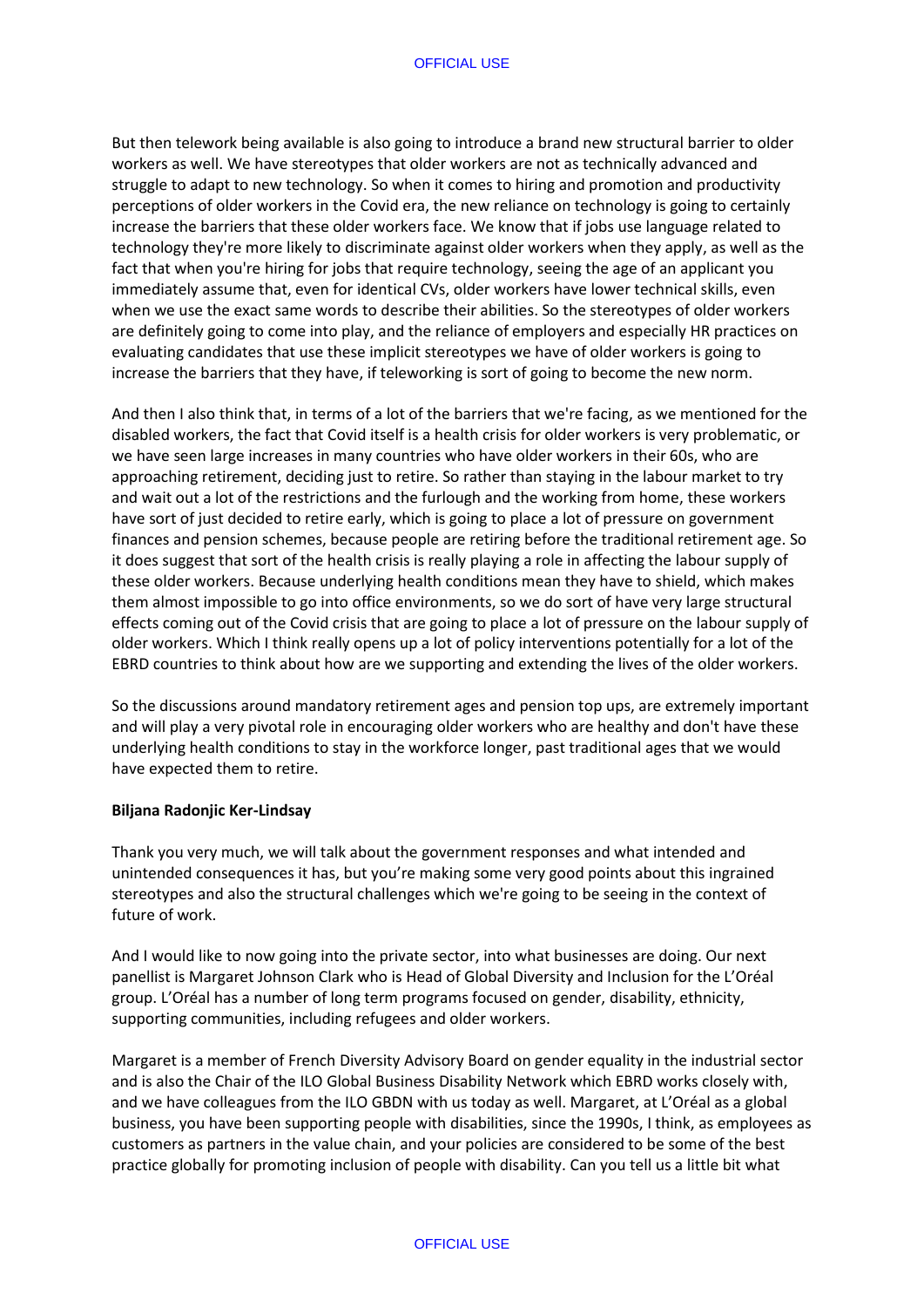have you been doing and how you had to adopt your approach towards people with disability in current circumstances? And I must say, preparing for this for this panel I've also learned that you are doing a lot more on older workers, than I knew through upskilling, through intergenerational mentorship, through special work measures prior to retirement, so if you could tell us a little bit also about your approach to older workers that would be great.

### **Margaret Johnston Clarke**

Thank you so much, thank you for having me and I'm delighted to be here on behalf of L'Oréal and of the ILO GBDN.

I'll try to answer very briefly, very quickly, your question. L'Oréal started in the 90s, in France, and then rolled it out throughout all of our subsidiaries. So today all of our subsidiaries have different programs focused on recruitment, training, promoting people with disabilities within the company, but also working with our suppliers outside of the company and making sure that when possible, we really work with partners who do recruit and employ people with disabilities.

We also obviously target our consumers with disabilities, so that is from online e-commerce to tutorials beauty tutorials, to how to dye ones hair or how to put on makeup, needs to be completely inclusive. So this is something that we've been working on with most of our brands and most of our websites throughout the company. We still have definitely room for improvement, so we're working on it, but we are seeing that it makes a real difference, also for people without disabilities so it's a real win, win in terms of digital accessibility.

What we've done in the past 12 months, which is new and which doesn't actually concern solely people with disabilities is develop a very vast online training. And this training benefits everyone, including, obviously, people who might be completely isolated for all the reasons that Ian brought up, related to the pandemic, to the fact that suddenly they might not have. In our company, most people didn't do teleworking, it was very cultural. Some of our offices in the UK did, but most of our offices worldwide did not. They come to the office, it was part of being together, working together. Suddenly people felt completely isolated and still to this day, we found that in most of our countries, we have a hybrid way of working, partly at, partly at home, and for some of our employees they're completely at home because of the pandemic, such as people with disabilities.

So we developed a lot of the learnings on unconscious biases which we usually do in class, but also took the opportunity to make it much more succinct, to really make sure that it was an offer that became international in the sense that we, we were in charge of translating it in many languages. So, making sure that within 30 minutes we could focus and get everyone on board on that first topic, but also on other topics like digital accessibility, for instance, or on micro aggressions, and this is true also for older workers who, as Ian pointed out in this study, are the first ones to actually face of discrimination. Women, maybe more so than men in our case, we have 70% of women in our workforce, so we have a lot of women who are over, in our case 45, so we started quite young in terms of older employees and who might also have disabilities.

The last thing that we focused on during coven still are obviously was also increasing the offer visa V mental health care, and mental health issues, and these are topics that we focused on as a disability, but they were very again very cultural. Some countries had great actions about enabling employees to speak up and seek help. For most countries, this is something that we've really created a wide offer of online counselling but also have all kinds of different assets that are available for all of our employees. So the last thing, maybe that I would say is that we've continued, even though we have the pandemic to pursue some of our key programs on disability, like the campaign we launched in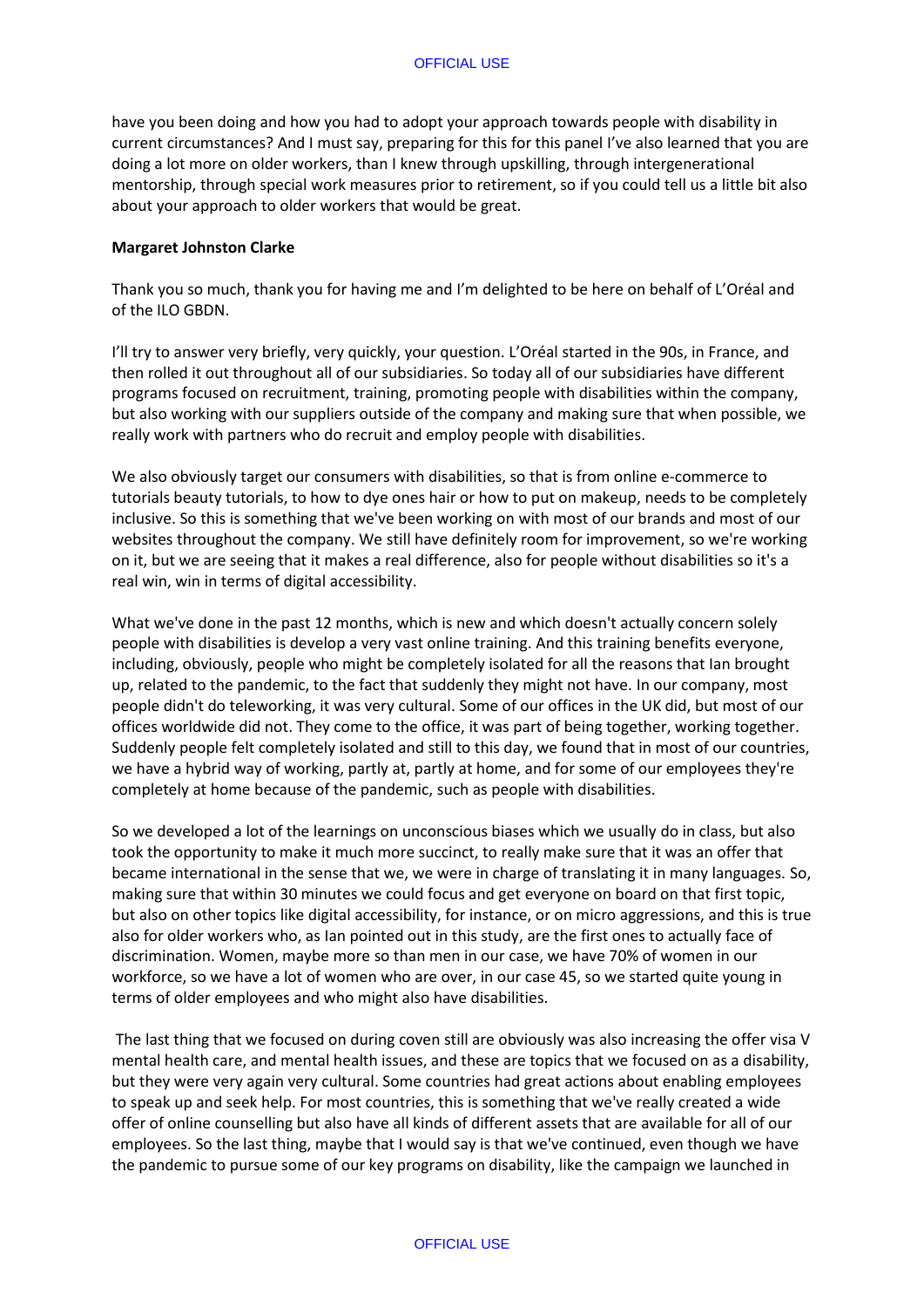2016 internally called break the silence which enables employees worldwide to disclose their disabilities. Because we were so focused on recruitment for so many years we didn't pay enough attention on our people, internally, and who might because of stigma attached to disability didn't dare to speak up and seek help. So the idea over the last five years was to really create that safe environment and during the pandemic we've continued to do so. I have to say it's a bit challenging when it's like this and not face to face in person to create that safe environment for people to speak up, but the idea is to really make sure that people feel comfortable enough to disclose and to understand that what that entails, it entails a better a safer and more fruitful environment for them to thrive in so.

### **Biljana Radonjic Ker-Lindsay**

Thank you, Margaret that is very interesting and it's interesting the perspective of a global company that has so many offices and have to take into account cultural differences across the world on these two topics which are really, really very often culturally conditioned. And the final panellist for today is Vladimir Cuk, who is the Executive Director of the International Disability Alliance, IDA.

IDA is a very important organization which brings together over 1100 organizations of persons with disabilities and their families from across eight global and six regional networks. Vladimir is engaged in the implementation of the 2030 agenda in line with the UN Convention on the Rights of Persons with Disabilities and his organization was also instrumental in establishing the Global Action on Disability, GLAD network, Which is a disability inclusive donor coordination mechanism which EBRD has recently become a very proud member of. so I would like to ask Vladimir your organization obviously supports disability NGOs to hold their governments to account and advocate for change locally, nationally, internationally, and we know that public policies directly towards people with disabilities, are often created and implemented by the decision makers with a very different life experiences, if you wish, to those of the ones that whose policies that affect most. What are the barriers for education, employment and other issues for people with disability that you find from your experience that existed before Covid, and remain now, and how have policymakers engaged with your organization with other NGOs that represent people with disabilities and with people with disabilities themselves, to remove those barriers?

### **Vladimir Cuk**

Thank you very much, and thank you for having us here today with you. It is a very big very big question that that you raised so we'll just reflect on where we stand, first of all, before Covid crisis strikes.

And today, we are 14 years since the adoption of the Convention on the Rights of Persons with Disabilities COPD which was landmark really most important document and the tool for disability rights organizations across the world to promote and to advance the rise of persons with disabilities. We are also five years after the adoption of the agenda 2030 which recognized persons with disabilities as well. In a global disability summit in 2013 we saw 97 committees that specifically focus on the employment and economic empowerment, and these are all good news about addressing including persons with disabilities in employment. And we slowly recognize that, because of the Covid and as well donor interest in this field, the discourse on inclusive employment is moving from looking at *why* to include to now more than discussing *how* to frame inclusive practices. We recognize that there can be two types of inclusive employment, if you like. one is that is simply called inclusive employment that is primarily focusing on bringing people to the job opportunities, and then second level is COPD compliant inclusive employment, this means that really it is employment systems that have a more holistic approach that transform legal market leading to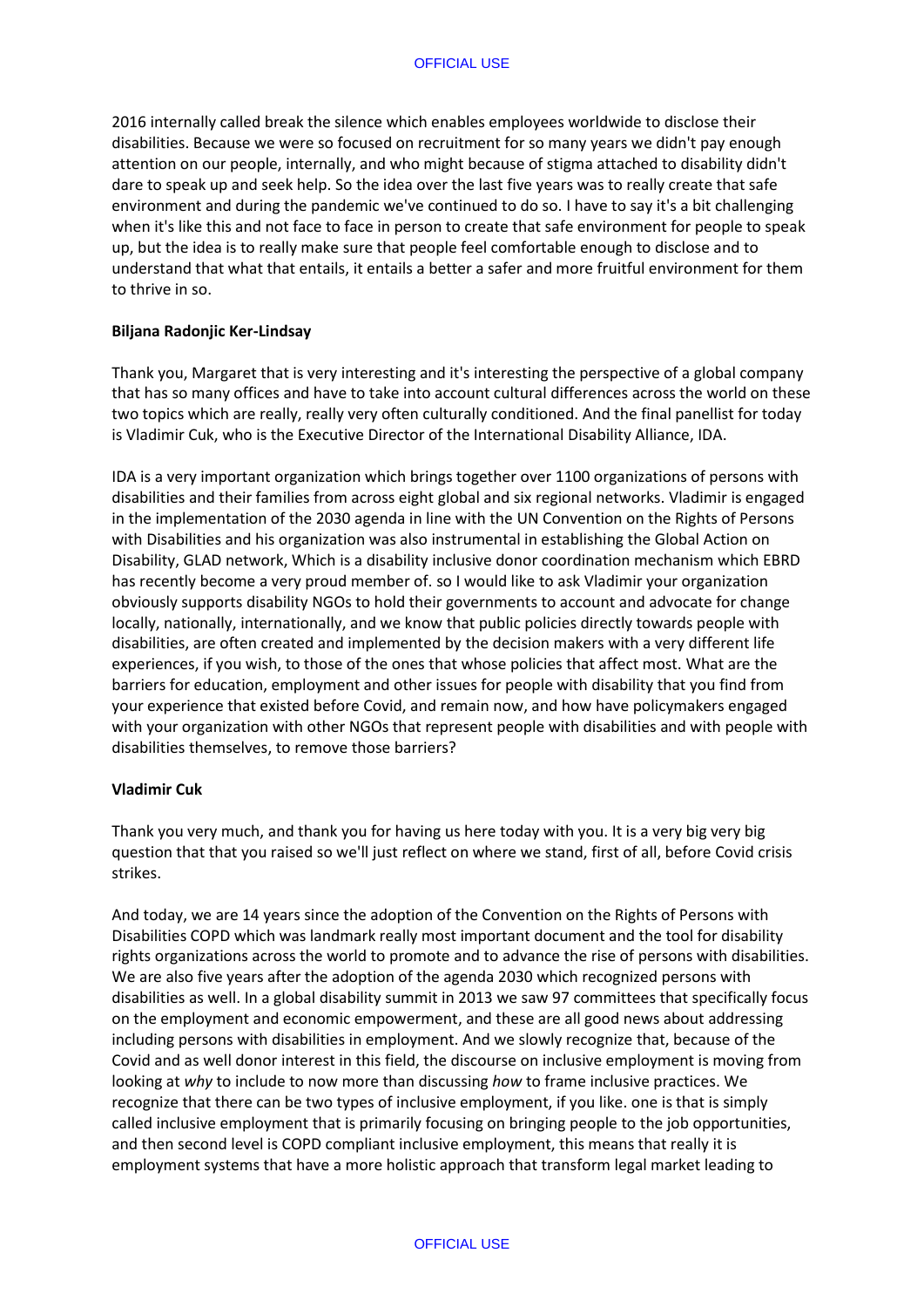removal of all barriers and to fundamentally shift the way that businesses conduct recruitment, supporting their workers with disabilities, and create environments that are inclusive for all persons with disabilities.

Having said all of this, this is all more or less theory, because we have to recognize indeed that employment is the last area in which we saw advancement when it comes to employment, or of rights of persons with disabilities. This is the last frontier of discrimination, this is the last area that we still do not get it. They still find justification of why they should not include disabilities, and this is just really just basically reality. Now with the Covid we saw strengthening of these barriers, we learned that people with disabilities, that that were previously less likely to be in employment facing the greater risk of losing their jobs if they have one. Furthermore, persons with disabilities were less likely to have access to social protection measures.

I would just list couple of studies that when we were made aware of. One study reported that from Covid-19 65% of people interviewed lost their basic income since the pandemic started. Another study focusing on Kenya shows that 68% of persons with disabilities were not able to work the work they did before. More generally disability rights monitor on Covid 19, which was really big endeavour and six organization implemented it, concluded that there are there is an overwhelming conclusion that states here overwhelmingly failed to take sufficient measures to protect the rights of persons with disabilities in the response. This had consequences that we know very much now and we saw that disabled people are and were disproportionately affected by this crisis. We know that from the 10 that's in UK six where persons with disability so, and this is a country that really measured the best out of all the data during this crisis.

Now second point of your question how have policy makers engaged. There is a variety of responses to this and we heard a lot from the previous speaker, so I will not, I will not go into the details, I would just say that one of the key points is that we are always insisting his implementation of the Convention, COPD, collaboration with in consultation with organizations or persons with disabilities, and this is really, one of the key points in understanding. Again if there is one point that I want to bring to this panel today is, if you don't know the response, ask, and who best to better to ask them simply organizations or persons with disabilities are represented, people with disabilities themselves and they are doing this job in some cases for more than 100 years.

I will give you as more like systematized response to your question on how policymakers get engaged is I will present briefly three main concluding points from the global report that IDA produced in November 2020.From a large number of testimonies from 165 countries of the world, this report generalized that the participation of organisations on persons with disabilities in the decision making processes at the national level, and particularly related to development, so it may be interesting for this audience. so there are three conclusions: one is that organizations are increasingly invited to the table by governments but not yet to participate meaningfully in decision making, so it's more like okay let's do something let's bring them to the table, but not really offer the whole process of this decision making. This comes from a number of barriers such as inaccessible venues and information inequity, funding for reasonable accommodation, etc.

Second conclusion is some groups or persons with disabilities are rarely invited. So there's also selection so basically if you know somebody you will bring those couple of people to the table and say okay, we did consultation with people with disabilities, case closed. So persons with disabilities, intellectual disabilities, deafness, blindness, and women with disabilities are among the groups that are largely left out of the consultations and decision making process. Third, and the last point for this responses that we learned that when persons with disabilities are invited by governments to the consultation and decision making it is primarily about disability-specific issues discipline-specific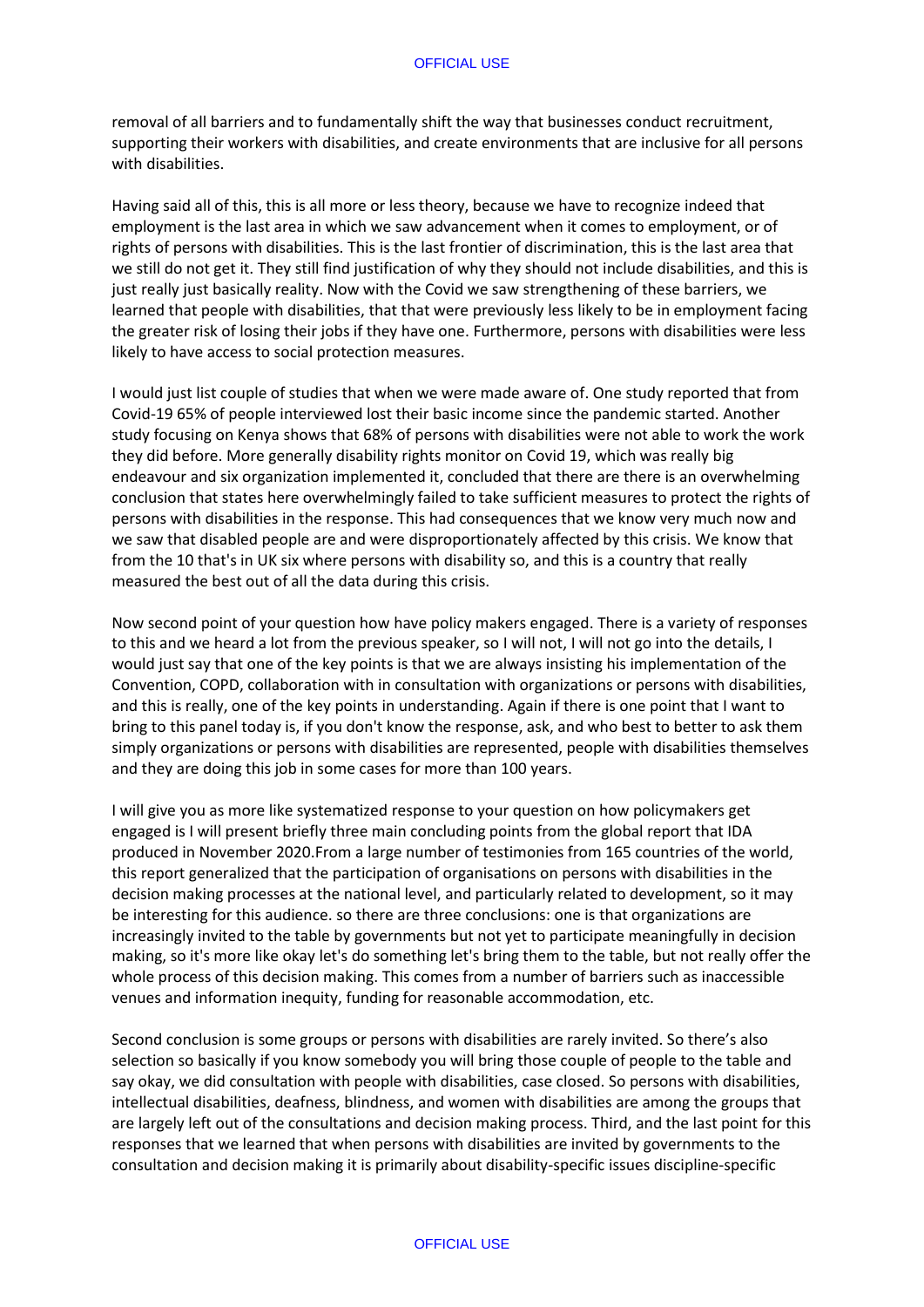policies and legislation, and not about broader development issues. And this is problematic because people don't see disability yet as a cross cutting issue. Across policies. Across ministries, but rather like to keep this into one issue. Okay, I will close here.

### **Biljana Radonjic Ker-Lindsay**

I would like to move over to see if we could think of some other best practices, innovative activities that we are aware of; the use of technology, for example in that it may have positive or negative impacts on people with disability and older workers. so I would start with Ian and Ian could you tell us if you are aware of any measures that businesses have taken to address their challenges in hiring older workers, for example, during the pandemic, such as machine learning in hiring process and how has that impacted the older workers in good and bad ways.

#### **Ian Burn**

For this, I think technology gives firms, a lot of opportunities to sort of reflect on how they're hiring. I think during the pandemic you've seen a lot of focus and a lot of this is coming from people addressing a gender and others racial disparities, but I think the tools that people have developed around sort of hiring practices for gender and race, are also very beneficial to older and disabled workers and a lot of what they're doing is focusing on how do they communicate with workers?

So the way that you write job ads really influences who applies for your job. so in terms of recruitment and thinking about how do we pitch ourselves to workers, The way that employers write job ads is actually extremely important, it sort of is the first time you present yourself to a worker. And you can't really hire people who don't apply for your jobs, so if you're filtering out people before they even get to the application stage it becomes really difficult to sort of promote yourself as an equal opportunity employer, because the language that you're using has already turned people off. so there's a lot of really cool work being done with machine learning to understand how does the language that we use correlate with stereotypes of different workers and then how does that impact the decision of other workers. What people do oftentimes in job ads is they described their ideal worker, so if you're accidentally using gendered pronouns, then the gender of the people who aren't those preferred pronouns in your job ads are going to be turned off. So a lot of times, people will describe their ideal candidate and unfortunately the ideal candidate that they have in mind is usually a very eager 20 something just starting out. So they'll use words that sort of indicate that they want someone who is young energetic and sort of these words are don't describe older workers, so when older workers see that they're looking for someone who's sort of energetic can work in a fast paced environment, is a technical native and able to pick up new technologies, very quickly, older workers and further from that that. These employers aren't interested in them, and so, when you have these this focus on sort of the ideal candidate, if you if you are thinking of the wrong sort of set of stereotypes. You can be triggering in these older workers, a lot of negative reactions, and so we actually found in the study that we ran that all the employers who use age of stereotypes in their job ads are much more likely to engage in discrimination against older workers so we see very large effects for various stereotypes and this type of stereotype language signals to workers that this isn't a job for them so Thinking very carefully about how do you describe your ideal worker what type of pictures, are you using on your website. How are you sort of selling yourself to potential employees is really crucial for everyone to sort of feel included. and machine learning is really helping firms dig into This huge amount of data that they have that otherwise you wouldn't be able to see these patterns, I think some of the words that turn people off are quite surprising like in ways that you wouldn't quite expect, especially around gender. So some of them are pretty obvious for things like assertive. As soon as you start talking about people who are assertive or go getters all of a sudden women don't feel like that describes them. But there's other words that are a lot more subtle that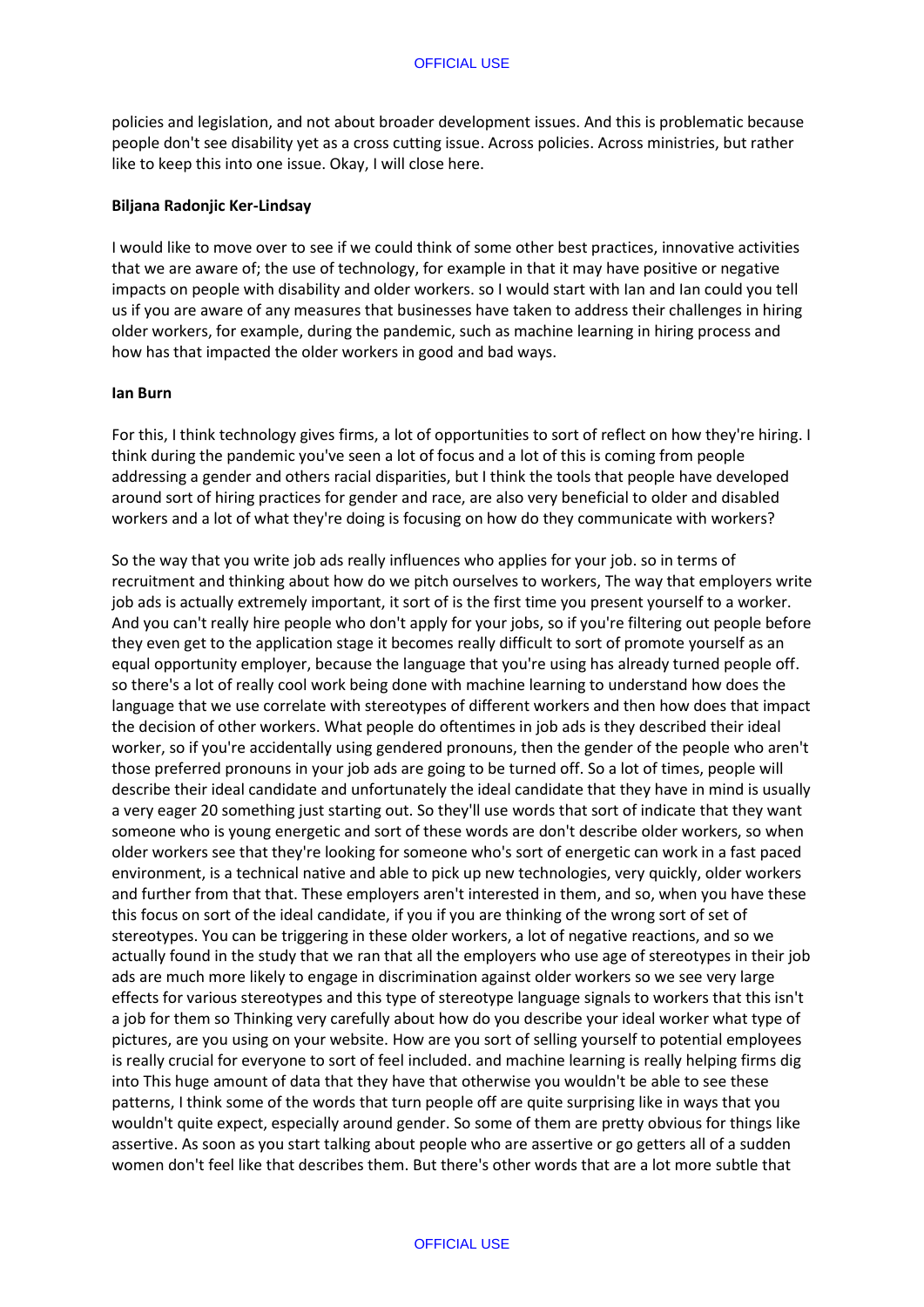the machine learning is able to tell us, especially in industry, specific words that we don't quite expect that women who are constantly applying and this or older workers who are in this field will have encountered enough times that if use this they're not interested in me so machine learning allows us to really unpack a lot of these hidden correlations but they're really important, I think, for laying the groundwork for future work that kind of builds on causal impact of the language that we use as employers and the outcomes of our workers.

### **Biljana Radonjic Ker-Lindsay**

Fascinating, thank you Ian. Melanie you started already talking a little bit about what government policies have been have been adopted and their impact on people with disabilities which are more effective, which are less effective and there was also an interesting question from the audience about the difficulties to pinpoint the impact of these policies and how do we measure the impact of these diversity activities what's the baseline, what do you see how do you see what the situation after these diversity activities have been implemented, for example.

For businesses or at the national level for governments, can you tell us a little bit about that?

## **Melanie Jones**

Yes, I think the first thing to say, and as really has come out earlier in the discussion of quotas is, this is it is it exceptionally complex to evaluate. And not only that it's an area, I think, where there's a huge amount of debate about what works, and so, even though, what we've seen is governments introduce a range of reforms and we've generally seen that things like disability employment gaps have persisted over time, so I don't think there's an easy or an obvious policy solution and one other word of caution really in this area is the transfer ability of policies across countries so even when we have perhaps evidence at quite a local scale of something that works that might well be conditional on the kind of institutional framework or the culture within the country, so I think there are cautious lessons in terms of looking across countries or even for that matter, across organizations, but what I'll do is I'll make some general points and I think, probably from the evidence I think one of the most important things to come out is this idea of having individualized support, so the idea that Disability is heterogeneous, individuals require different things, and actually jobs are heterogeneous and so have different job demands, and so one of the things that is important, is this idea of matching Workers and job demands. and related to that is really very much related to what Ian was talking to earlier, which is this idea of providing accommodations within the workplace or adjustments, such that specific needs of individuals can be taken into account, to avoid any impact of the disability on productivity. One important point, there is that these need to be accessible, they need to be made available, and they need to be funded, is really important to make them effective.

One other area where I think there's consensus, some which often doesn't get attention, what we tend to focus on is enhancing the job opportunities for disabled people that are currently not working, but an area where is also this idea that many disabilities or age onset, so people can be in work and experience disability onset, and it's equally important to stop those individuals dropping out of the labour market, and early intervention in the form of workplace accommodations can be particularly helpful in that respect. The other thing that I wanted to say about policies really, and again it's come through some of the presentations today, is that even well intentioned positive policies need to be really carefully designed because of their unintended consequences. So we've seen for example, some legislation where the outcomes haven't been necessarily positive in terms of their impact on the labour market, and that is sometimes put down to the fact that they're increasing the costs on employers so whilst they're trying to be proactive and promote disability equality at work, by increasing the cost on employees, you can actually inadvertently reduce the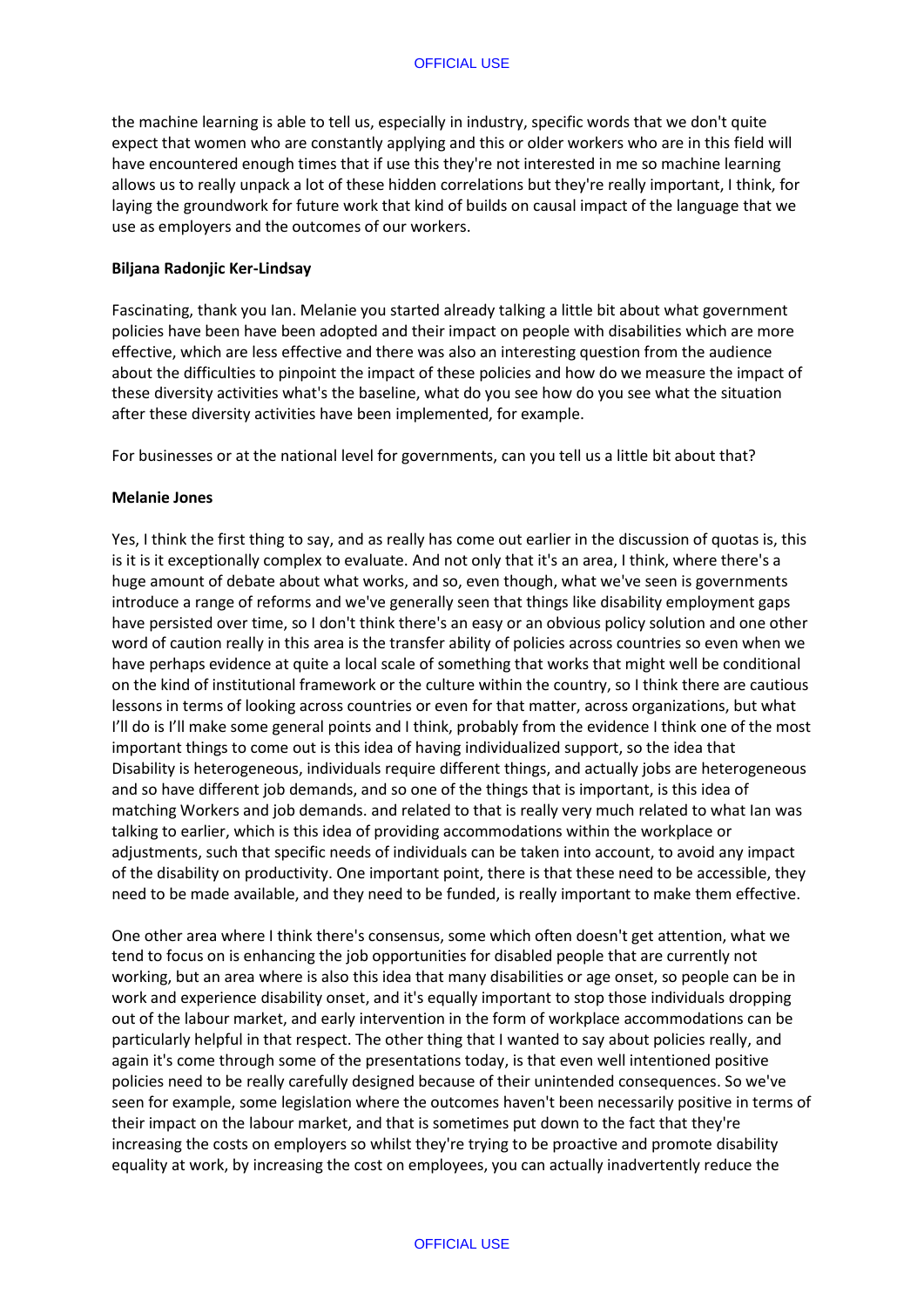demand for disabled workers. and similarly we've seen the case of welfare that was mentioned earlier, that actually provide them access to support to say, well, people who are work is clearly really important, at the same time you've got to be really aware of the kind of disincentives, or the detail of the structure that benefit regime so it doesn't create a disincentive to work for others. So things like support for disabled people who are in work is really important, and how much work is permitted, while people are on welfare support.

And the final thing that perhaps relates to the discussion of quotas earlier and also applies to some of the other policies such as wage subsidies and why they are also debated in the literature is that there's often the argument that they reinforce some of the negative stereotypes, so even though they're trying to be proactive and improve the outcomes of disabled people the way they're communicated perhaps doesn't reinforce that that business case for employing disabled people.

### **Biljana Radonjic Ker-Lindsay**

Yes, yes, very much so thank you, thank you Melanie, these are interesting points.

I was also Ian Mckellen was talking about assistive technology products and their design and accessibility of these products, I would like to ask, Vladimir from his experience what is the impact of these new technologies on people in disability, education or employment, and the positive and potential disadvantages that that he has noticed through his work.

## **Vladimir Cuk**

Thank you very much Biljana, and again an important and a big question, especially now living in times of Covid this is becoming more and more important to discuss and to and to really frame this especially a the future if we are going to build a new world in which we will have to rely on telework etc. So, first of all, while there are many positive results from the from the technology, of course, because it can make bridges between people, it can definitely ease communication, we are also concerned about seeing technology as the best solution for making societies inclusive. So especially this year we see many conversations about how events are now inclusive and so many hundreds of people from around the world participated, that disabled people are included, etc., etc., but this is not really true inclusion in its real sense. First of all, starting from the obvious barriers such as accessibility of software which, at the beginning of this pandemic, many of the platforms that we are now using did not did not have really in their belt. Now they are developing slowly, Zoom a little bit more than the others, but, at the beginning, we had very many difficulties in finding platforms that are accessible for all people with disabilities. Secondly, people with disabilities in the global South especially do not to have access to the Internet, especially stable Internet, it is very hard to find.

So we are a little bit concerned about this 'trend' that now we found solution finally as a world to include persons with disabilities. And it's not solution and it is a fake solution. We are really worried that this will become a new narrative, and it *is* becoming because you're not changing. Tomorrow, you would have potentially face to face meetings when this pandemic is over, and then you will provide a link and say okay, we are fully inclusive and through this link disabled people if they want it, they can have capacity, they have the subtitles, they have sign language interpretation, they can participate, and it is all far from reality in which disabled people live. So indeed both for employment and education, it's very important that we have heart to heart conversation about where we are going as the world and what learning we are getting from this difficult year and not to rush with some conclusions which just sound very nicely packaged.

# **Biljana Radonjic Ker-Lindsay**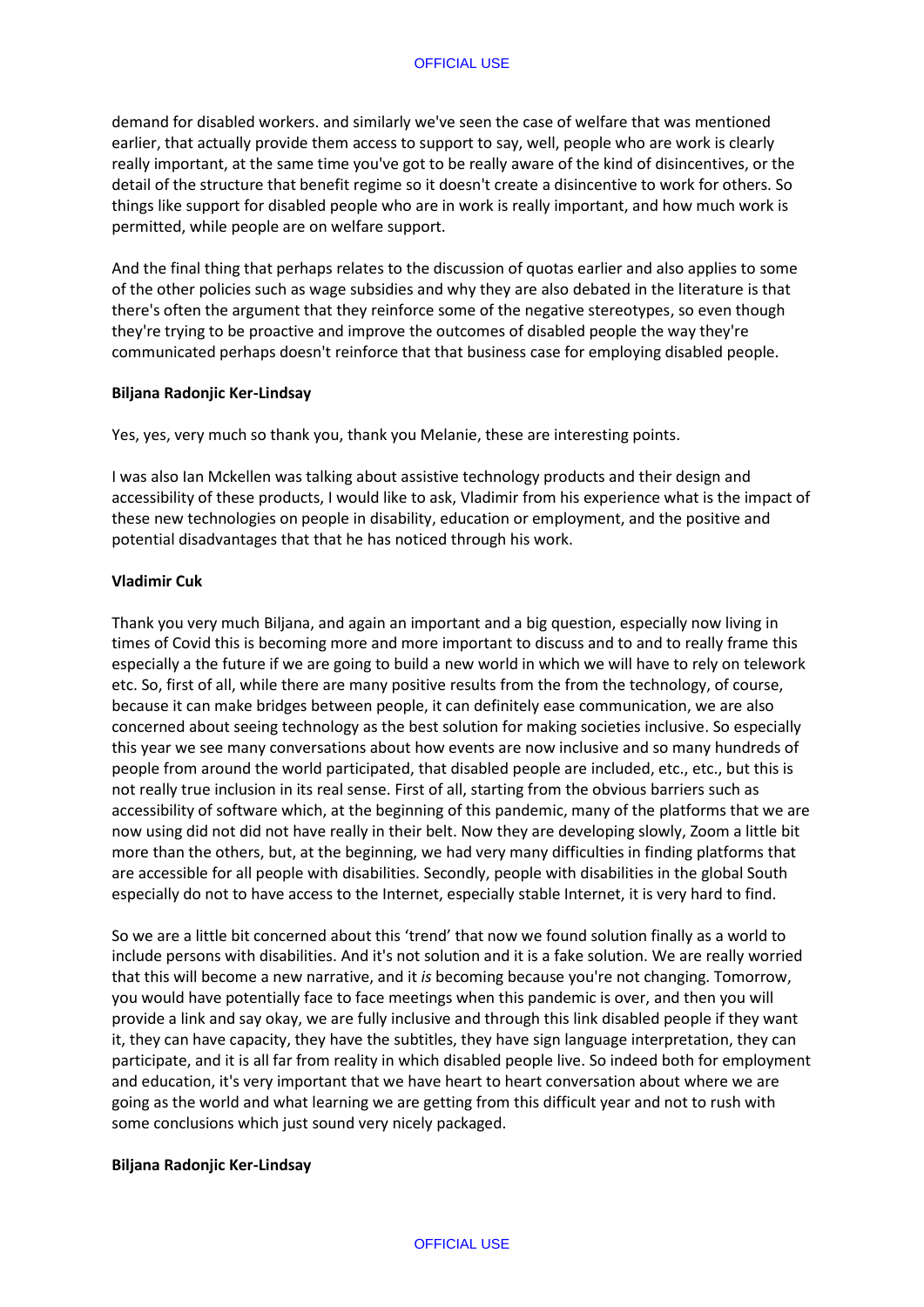Yes, thank you, thank you very much.

Margaret, you organization has over 85,000 employees worldwide, and you mentioned the need to adapt to remote working now. Can you tell us a little bit more about the use of technology at L'Oréal and how has that impacted people with disability and older workers? And if you can give us some examples from one of the countries that you work in, on promoting digital accessibility of your products - you've already touched upon that but, if you could tell us a little bit more about that.

### **Margaret Johnston Clarke**

Sure, so I'll answer your question for L'Oréal, but then I'd like to just maybe just also give you an insight on ILO Business Network on disability because what's interesting is that what we're doing in L'Oréal a lot of other companies are doing, and it's usually linked to upskilling. so this is clearly during the last few months, what we've noticed is that while people are in remote it's really good to give them the opportunity to offer them different assets, but also making sure that in terms of digital upskilling they can reach that. Because overnight, a lot of them had to sort of start navigating through Zoom or Microsoft Teams or other things that we had never done and that were not necessarily always very accessible for people with disabilities for older people, or just people in general.

So I think that that was one of our biggest focus we continued to pursue the effort vis-a-vis our consumers. We had actually put that forth before our employees in terms of digital accessibility, as I was saying. So we've created here with our international brands in the United States, but also in France, all types of assets from tutorials as I was saying, and making sure that all of the videos that we put on Instagram or on different social media are obviously dubbed or audio, making sure that everyone can actually use it. Because it's not just being content storytelling, but it's also sometimes very practical information of how to use a product or how not to use a product, and so on.

So from a very specific standpoint that I would say has not changed vis-à-vis our consumers. Were we've made a huge leap forward was vis-à-vis our employees and I think what's interesting is that we saw with the ILO GBDN network that there was an increase of level of commitment from different companies from the private sector and, interestingly enough, we had a conference in November and that level of commitment had risen even more. What was interesting in the network, was the fact that there was an opportunity about employment of people with disabilities in this digital economy. So the fact that the trends of digitization has increased, even more, because of the pandemic, this would be a great opportunity to kind of promote this and I think we're doing it, we're also working on topics like artificial intelligence to make sure that we really don't discriminate against anyone because we're leaping forward in that realm as well.

But I think what would be interesting is institutions like yours, for instance, could contribute, even more so by ensuring that people with disabilities have access to those type of trainings to promote technical but financial assistance to companies. We were concerned at L'Oréal to make sure that all of our people would be able to follow the changes in our way of working, prior to Covid because we were going into a much more digital and conceptual experience. When consumers come to our shops or to retail or even at home we offer a whole experience, which is usually digitally linked, so we can measure the type of skin they have, we can measure everything, there's a lot of tools that we use to enhance an experience and to be as personalized as possible by getting the right foundation for your skin tone and so on. All of these things enabled us to leap forward in terms of becoming more technology savvy.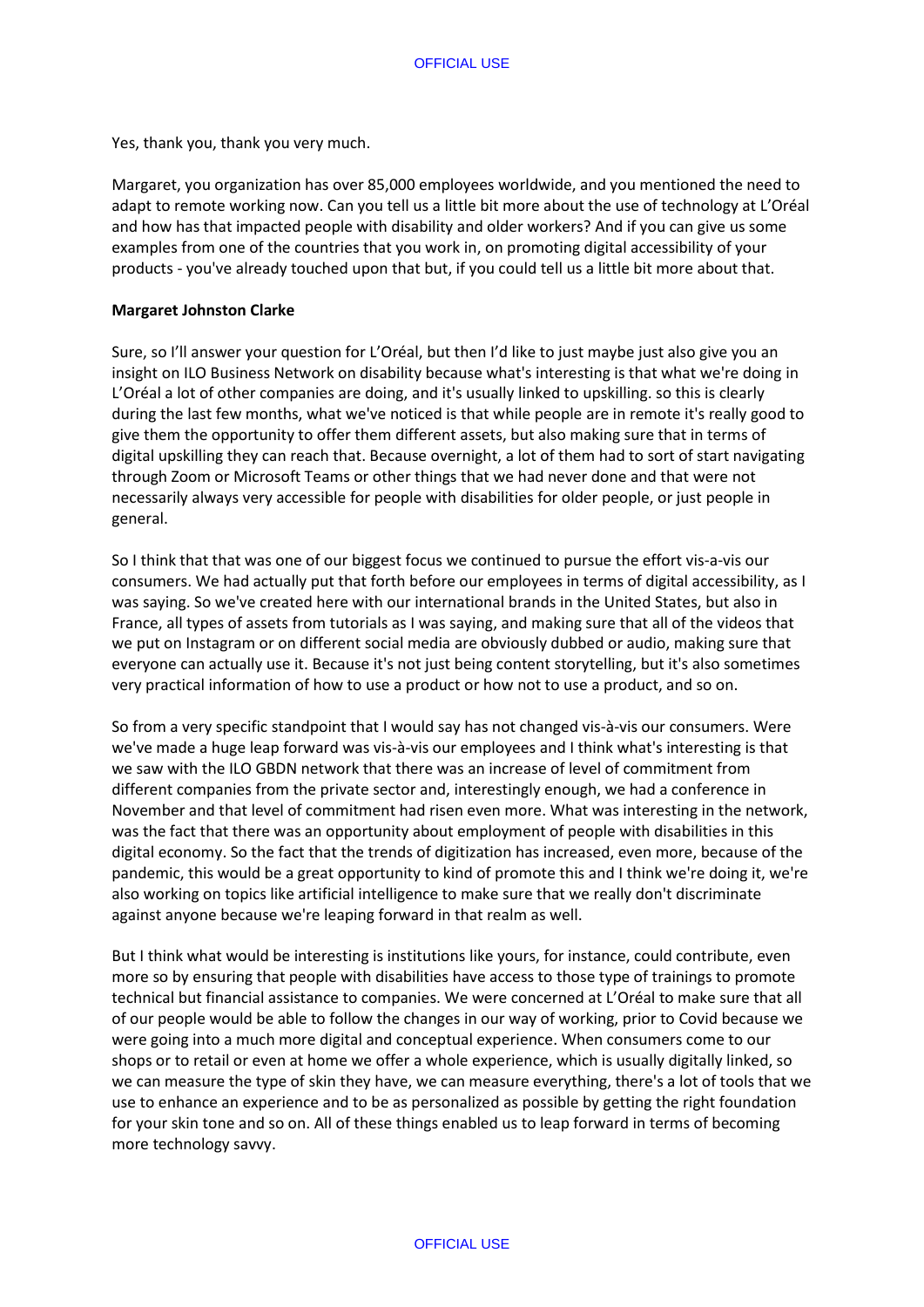What's interesting is that it was only for marketing or for certain groups of people. What's happened in the last 12 months is that that's kind of spread throughout the company and making sure that no one was left behind. So we still have ways to go and, as I was saying before we have developed specific e-learnings for every group of people to make sure that they are digitally accessible. so when we do PowerPoint presentations we think like that that, when we create a product we think that way, when we create a film we also think that way, so from a very concrete standpoint, it has enabled us to accelerate from a very gloomy situation, I think a lot of businesses have been able to make it more of a positive one.

### **Biljana Radonjic Ker-Lindsay**

Thank you, thank you very much Margaret, this is a wealth of experience that comes from all of you. We've been taking questions from the audience as we go along, and I would just like to give you an opportunity for a couple of closing remarks. Anything that you would like to say going forward, how can we improve, how can each one of us, including EBRD as an organisation that works with the private sector, how can we do better going forward? I would start with you Melanie anything that you would like to add to the discussion that we've had so far.

### **Melanie Jones**

Perhaps just to say, I think that your role is perhaps a dual role you as an organization, you need to embed disability equality into the organization and I think the key thing in relation to that is to start to understand your own organization, and to develop an inclusive culture and that's, not just in terms of policies, I think that some of the comments that we've had in relation to collecting data and actually establishing a baseline, and not just important for national policy but they're important for employer practice. And then you've clearly got a subsequent role in promoting that practice and that disability equality, the kind of awareness of disability equality with your partners and external organizations, and I think the key thing in relation to that is really, where we started from in the private sector is one of a business case that disabled people have a wealth of resources, untapped potential, and that in itself will kind of challenge some of the negative stereotypes there are and still remain about disabled people as economic contributors.

### **Biljana Radonjic Ker-Lindsay**

Thank you Melanie. Vladimir, would you like to tell us a few final points from your side?

### **Vladimir Cuk**

Thank you very much Biljana yes, first of all it is a great that we are having these conversations, so this is great news. Secondly we really are really pleased for EBRD for everything that you've done thus far and we saw from your very well prepared application to GLAD that you are doing some great work.

Continue doing that, we hope and expect more from you, and the GLAD is really great place where you can exchange with the other banks, and donors, and foundations, and organizations, or persons with disabilities on how to do your job better, and this is really unique opportunity and unique space in which you can advance your agenda. Besides that, I would give recommendation just general recommendation, so as I said it once I think that consultation with organizations of persons with disabilities is the key to really move this agenda forward. From one side to learn how to frame our work and from the other, to get workers as well, this is the best channel for how we can use this sustainable system. While there is a high expectation from private sector and we keep mentioning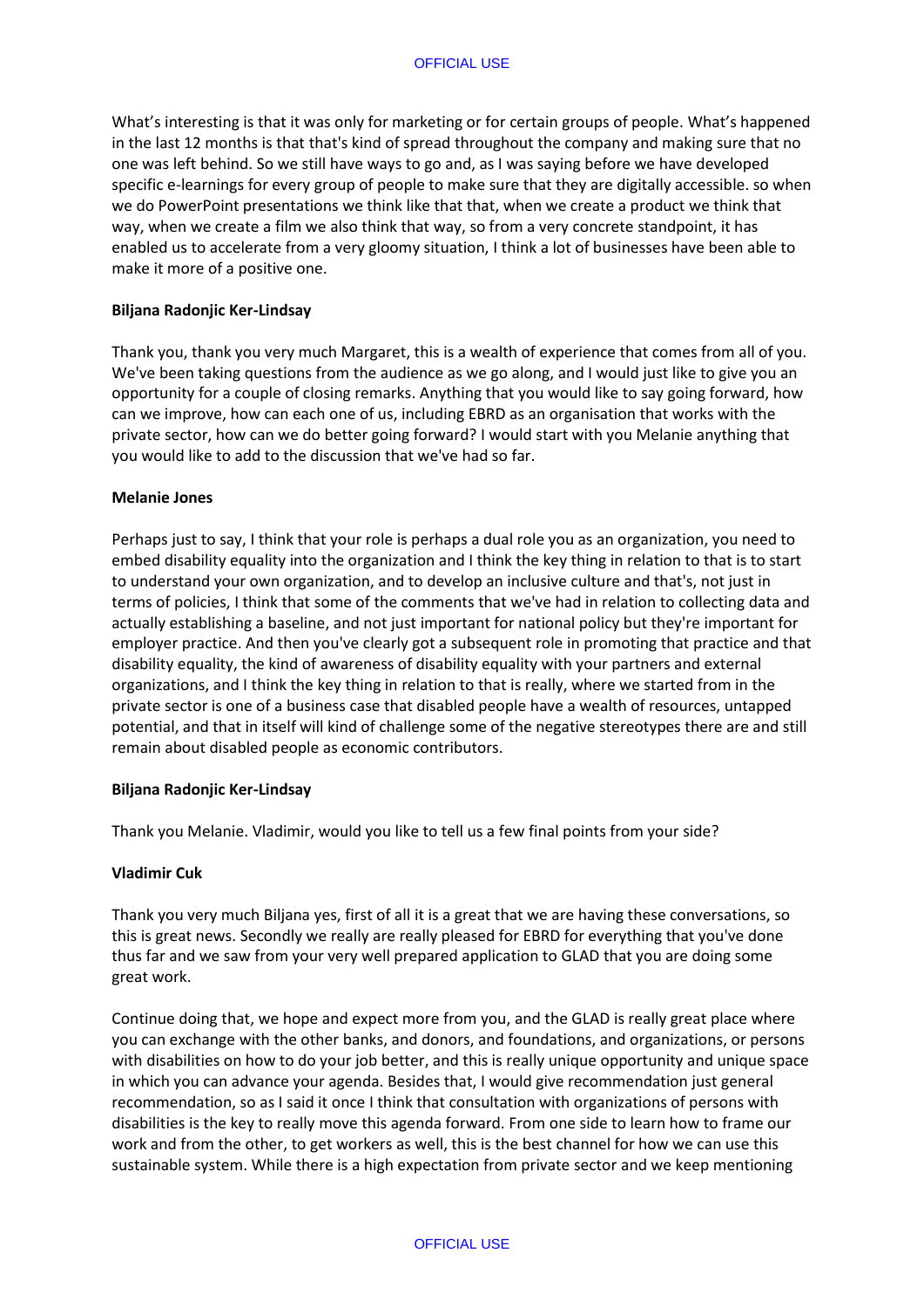that, we see that there is so much the private sector can do, and there is always need for publicprivate partnership if we want to really address this matter comprehensively, that there is always something that the government needs to support, that there is always reasonable accommodation measures that goes beyond or cannot be met by all private sector representatives. So some will be able to but some will not, or they will choose to hire persons without disabilities or with minor disability, and will kind of pick and choose who will they hire, even if only to be compliant with the local legislation. So this is a huge conversation and I'm very grateful that you started it here and thank you for bringing us.

### **Biljana Radonjic Ker-Lindsay**

Thank you, we will have an opportunity this summer, as Pierre has mentioned, we are going to be consulting our new gender strategy and equality of opportunity strategy, and we will have a public consultation in summer so we'll make sure to contact you as well, and involve civil society organizations that work on disability and aging. Margaret would you like to give us few final points.

## **Margaret Johnston Clarke**

Yes, I think I think this is this goes way beyond an HR commitment as well. First of all, it has to be a commitment within the organization at the top level, so the CEO, the leadership team, has to really embrace these actions, these inclusion and diversity actions that's obvious, and we start from that then it's important to notice that it can't be solely done by the HR team.

This really is a business case and in your case in your industry, obviously, you have customers, you have suppliers, you have your own ecosystem that may be made up of older people or people with disabilities so by making sure that we have people within our teams who understand their needs and their expectations it's going to be a much better service and a much better type of offer that will be able to give. I think what's important is to make sure to get everyone on board within the organization and not just have a few champions. And we're at least that's what we've struggled is making sure that we understand that that mind shift has to happen, it has to become a personal commitment of all of the managers, or at least a vast majority of them. So we've actually put into place, something that I'm very keen on, is in our management trainings making sure that we actually have a module that's dedicated to how to be an inclusive manager.

What does that mean? Because it's one thing to recruit people of all different walks of life, whether it be women, men, people with disabilities, but once you get them within the teams is making sure that there is an inclusive workspace, that we really do listen to them and that we obviously make them grow. This is really important, because we have a huge amount of training internally and this was never addressed as such, and I think that that's where we need to progress, and I think if that can be of any tip for others is that you should definitely focus on inclusive management, making sure that you let you have those discussions, and it can translate also through webinars.

We've had a great series of webinars because we did have a captive audience to get speakers and lectures around to come and speak about age, generations, disability, but also many other topics.

And it did spark an interest in upskilling people, so there are many ways of doing it, but I think you should try all of them.

### **Biljana Radonjic Ker-Lindsay**